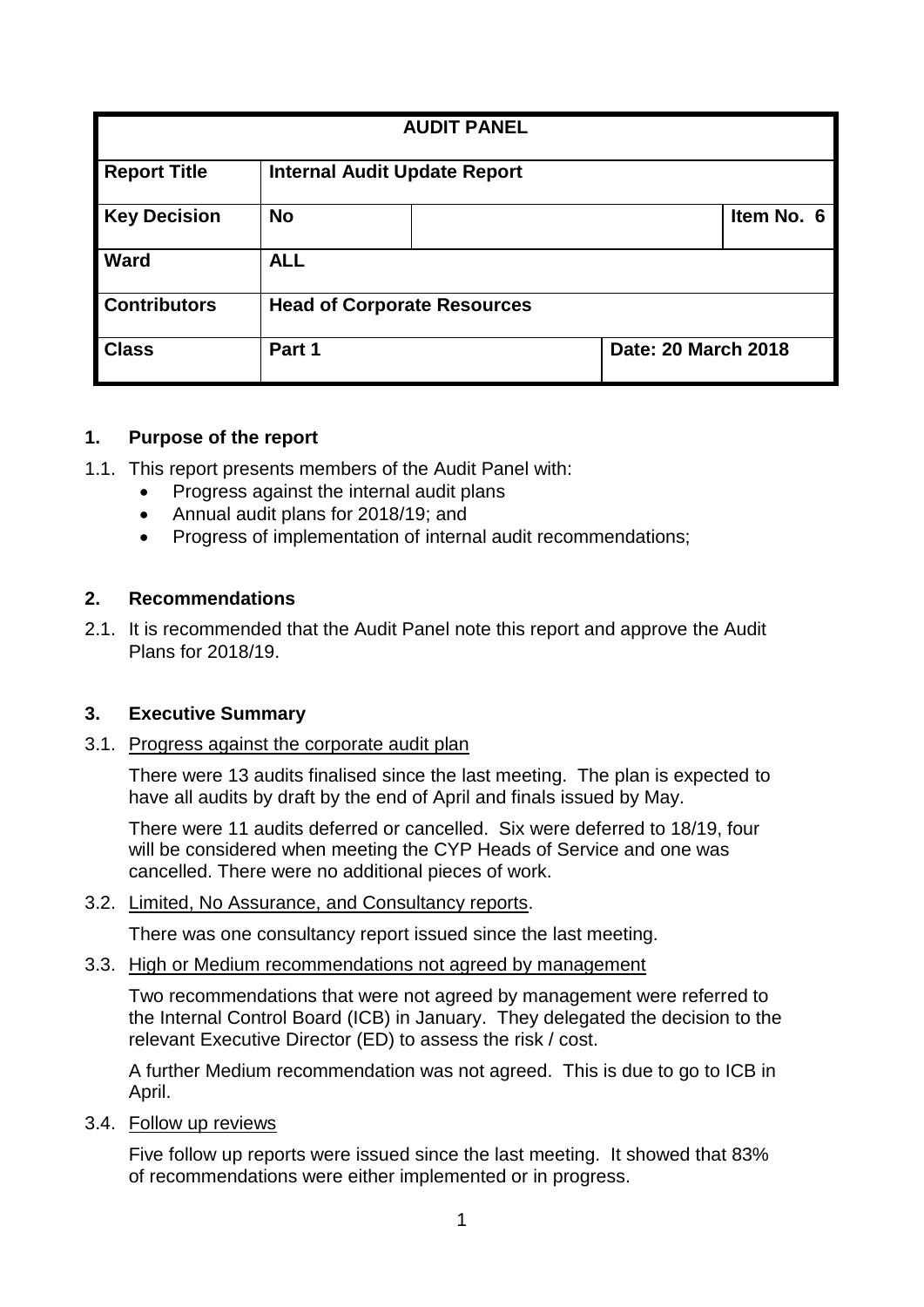#### 3.5. Management progress against recommendations made

- 3.6. Of the 159 open recommendations, 54 (34%) were recorded as overdue. In addition, 30% of open recommendations are currently taking 12 months or more to implement.
- 3.7. Types of controls for recommendations made

Based on the 13 reports issued since the last meeting, it appears that the majority of recommendations were made within the areas of Governance , Compliance (Statutory / Legal) and Procedures.

#### 3.8. Schools - audit plan, progress on recommendations and follow-up reviews

The schools plan is underway, with 82% of the plan to at least the start of fieldwork stage. There were four school reports finalised since the last meeting. Although the some schools had be rescheduled due to available internal audit resources, they will all be audited by the end of March 2018.

There were no follow-up reviews issued since the last meeting.

Of the 99 open recommendations, 60 (61% were overdue). This is the same level as reported at the last meeting.

#### 3.9. Annual Audit Plan for 18-19

The audit plan for 2018-19 has approximately 1,000 days. This includes contingency. It covers, schools', IT, General, Contract /Project, Finance, follow up and advisory work.

3.10.Oracle cloud

The Oracle Cloud migration and integration for finance, HR and payroll functions is behind schedule. Without data in the system and documented 'to be' business processes for operating the system, internal audit have not yet been able to review or test the wider control environment for Oracle Cloud.

#### 3.11. Any other business

Staff turnover with both in-house and contractor and the need to support the Oracle programme have resulted in some delay to the progress of the plan.

A new audit management and action tracking system is being implemented.

#### **4. Background**

- 4.1. Internal Audit is a statutory service. Its main priority is to provide management and members with independent and objective assurance on the control environment within the Council.
- 4.2. The internal audit service consists of an in-house team that is supported by external service providers.
- 4.3. This details in this report for the 2017/18 work are as at the 28 February 2018.

#### **5. Progress against the corporate internal audit plan**

5.1. The status of the plan compared against last year shows that the number of final and drafts reports issued is the same as last year.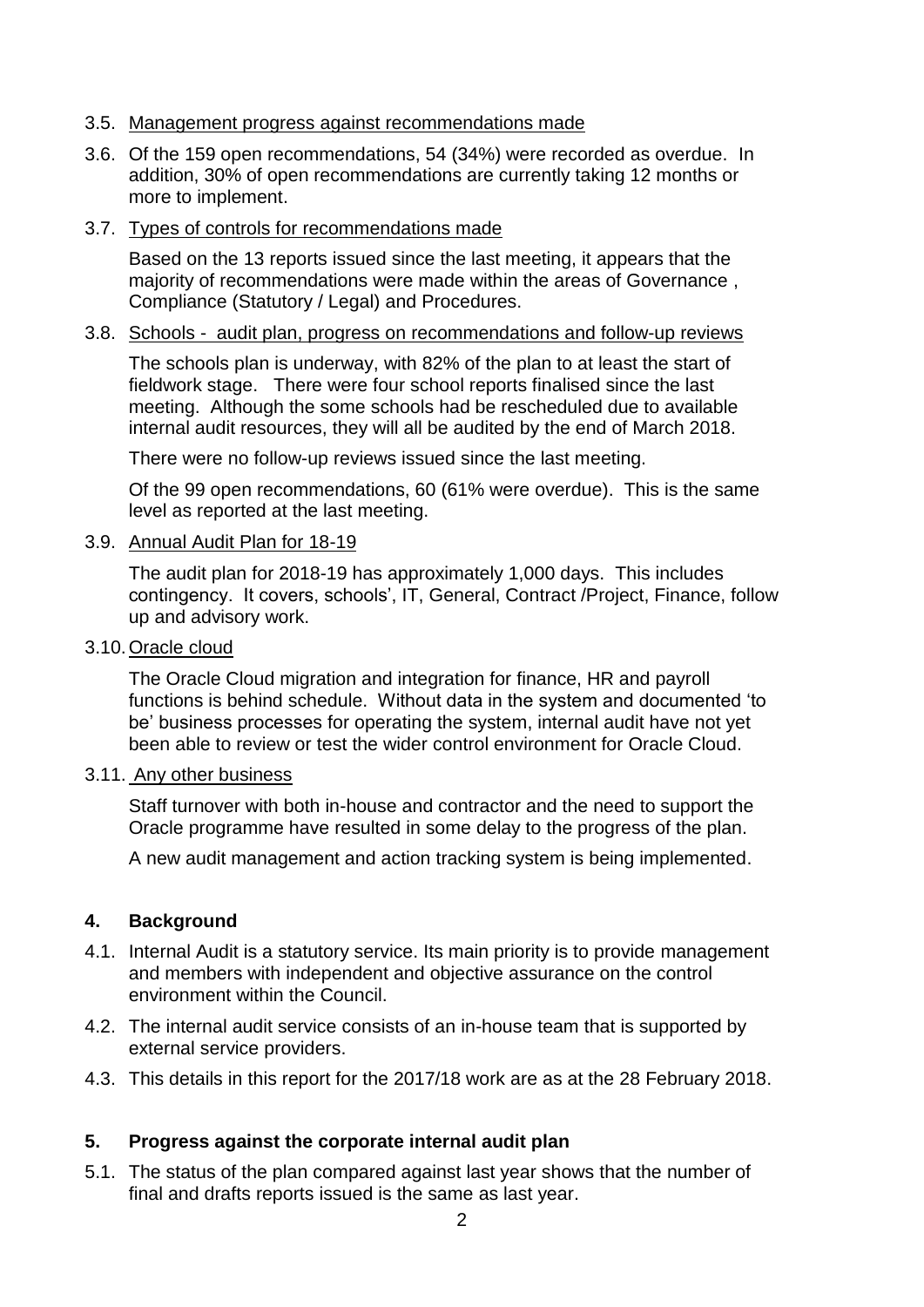- 5.2. There were a higher number of reports in the plan last year at this stage of the year. However, this number did not include those audits cancelled / deferred at the end of the year.
- 5.3. Internal audit took the decision to cancel / defer audits at this stage in the year, rather than after March. See section 5.6 for further details.

| <b>Original</b><br>Plan | <b>Extra</b><br><b>Audits</b> | Dropped<br><b>Audits</b> | <b>Current</b><br><b>Plan</b> | Started /<br><b>Pre ToR</b> | Field<br>work<br>stage | Not Yet   ToR / Reports<br>at Draft | <b>Final</b><br>Reports |
|-------------------------|-------------------------------|--------------------------|-------------------------------|-----------------------------|------------------------|-------------------------------------|-------------------------|
| 65                      |                               | (17)                     | 56                            | 12                          |                        |                                     | 25                      |

- 5.4. Of the 12 at the Not Yet Started / Pre ToR stage:
	- Four have had pre-audit meetings
	- Four are IT audits, with two relating to the new Oracle. Work has been completed (advisory) by the in-house team, but the technical side is reliant on the implementation of the system.
	- The remaining four are in the process of contacting the departments.
- 5.5. There were 13 audits finalised since the last meeting. The detailed status plan can be found in appendix 1, and the executive summary for the Consultancy reports can be found in appendix 2.

|                                                            | Date of      | <b>Audit</b>   | <b>Follow</b> | <b>Recs. Made</b>            |                |                |  |
|------------------------------------------------------------|--------------|----------------|---------------|------------------------------|----------------|----------------|--|
| <b>Audit (Corporate)</b>                                   | <b>Final</b> | <b>Opinion</b> | up due        | н                            | M              | L              |  |
| Freedom of Information and DPA                             | 09/02/18     | Satisfactory   | n/a           |                              | $\overline{7}$ | 4              |  |
| Main Accounting 17-18                                      | 06/02/18     | Satisfactory   | n/a           | 1                            | 3              | $\overline{2}$ |  |
| Pensions for LGPS and TPS 17-18                            | 15/01/18     | Satisfactory   | n/a           | $\overline{\phantom{0}}$     | 10             | $\mathbf{1}$   |  |
| Capital Expenditure 17-18                                  | 10/01/18     | Satisfactory   | n/a           | $\overline{\phantom{a}}$     | 3              | $\mathbf{1}$   |  |
| Treasury Management 17-18                                  | 06/12/17     | Substantial    | n/a           |                              | $\overline{2}$ |                |  |
| Payroll 17-18                                              | 06/02/17     | Substantial    | n/a           |                              | $\overline{2}$ | 3              |  |
| <b>Budget Monitoring 17-18</b>                             | 05/12/17     | Satisfactory   | n/a           | -                            | 5              | $\mathbf{1}$   |  |
| Youth Offending                                            | 06/02/18     | Consultancy    | n/a           |                              | 9              |                |  |
| Housing Benefit and CTRS 17-18                             | 28/02/18     | Substantial    | n/a           |                              | 1              | $\mathbf{1}$   |  |
| <b>Client Contribution for Care Provision</b><br>$17 - 18$ | 20/02/18     | Substantial    | n/a           |                              | $\overline{2}$ |                |  |
| Garden Waste Service                                       | 05/01/18     | Satisfactory   | n/a           | 1                            | $\overline{7}$ | 5              |  |
| Homelessness                                               | 27/11/17     | Satisfactory   | n/a           | $\qquad \qquad \blacksquare$ | 6              | $\overline{2}$ |  |
| <b>Parking Contract</b>                                    | 27/11/17     | Satisfactory   | n/a           | 1                            | $\overline{4}$ | 3              |  |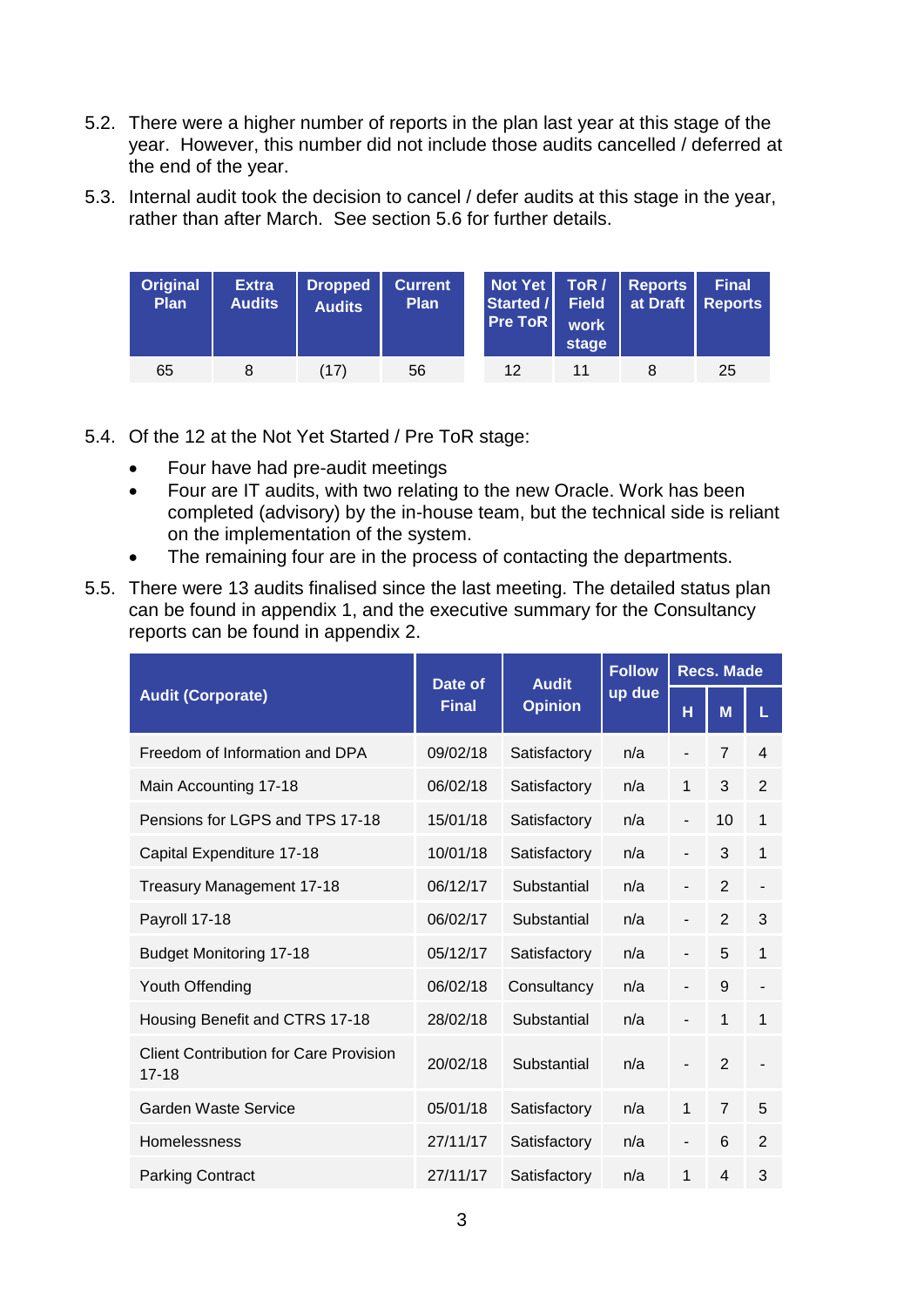## 5.6. Cancelled / Deferred

Internal audit made the decision to cancel or defer audits now, rather than at the end of the financial year. There are several reasons for this.

- To stop cancelling audits at year-end so they can be considered in the next year's plan.
- To ensure that the newly recruited in-house team and contractor are starting a fresh year without trying to catch up.
- To replace the auditor who worked with CYP and establish the relationship and understanding to support the work plan for agreed audits.
- 5.7. Those audits that are deferred to the 18/19 audit plan are:
	- Advice and support of HR / Recruitment process (R&R)
	- SEN Process (CYP)
	- Rogue Landlords (CUS)
	- Disability Facilities Grant (CUS)
	- Homecare Service (COM)
	- Hand over from Hospital Discharge Neighbourhood team (COM).
- 5.8. Those audits that will be taken into consideration later in 18/19 when working with CYP, include:
	- Children Looked After and Achieving Permanence (Adoption and Care Leavers experiences)
	- Children who need help and protection
	- Section 47 Referrals and Data Quality
	- Early Years 30hrs +

One audit cancelled and not being deferred to 18/19 is: Decant processes.

## 5.9. Additional

There was no identified additional assurance or consultancy work required.

## **6. Limited, No Assurance, and Consultancy Corporate reports**

6.1. There was one consultancy review issued. No Limited reports or No assurance reports were issued since the last meeting. The executive summaries for these reports can be found in appendix 2.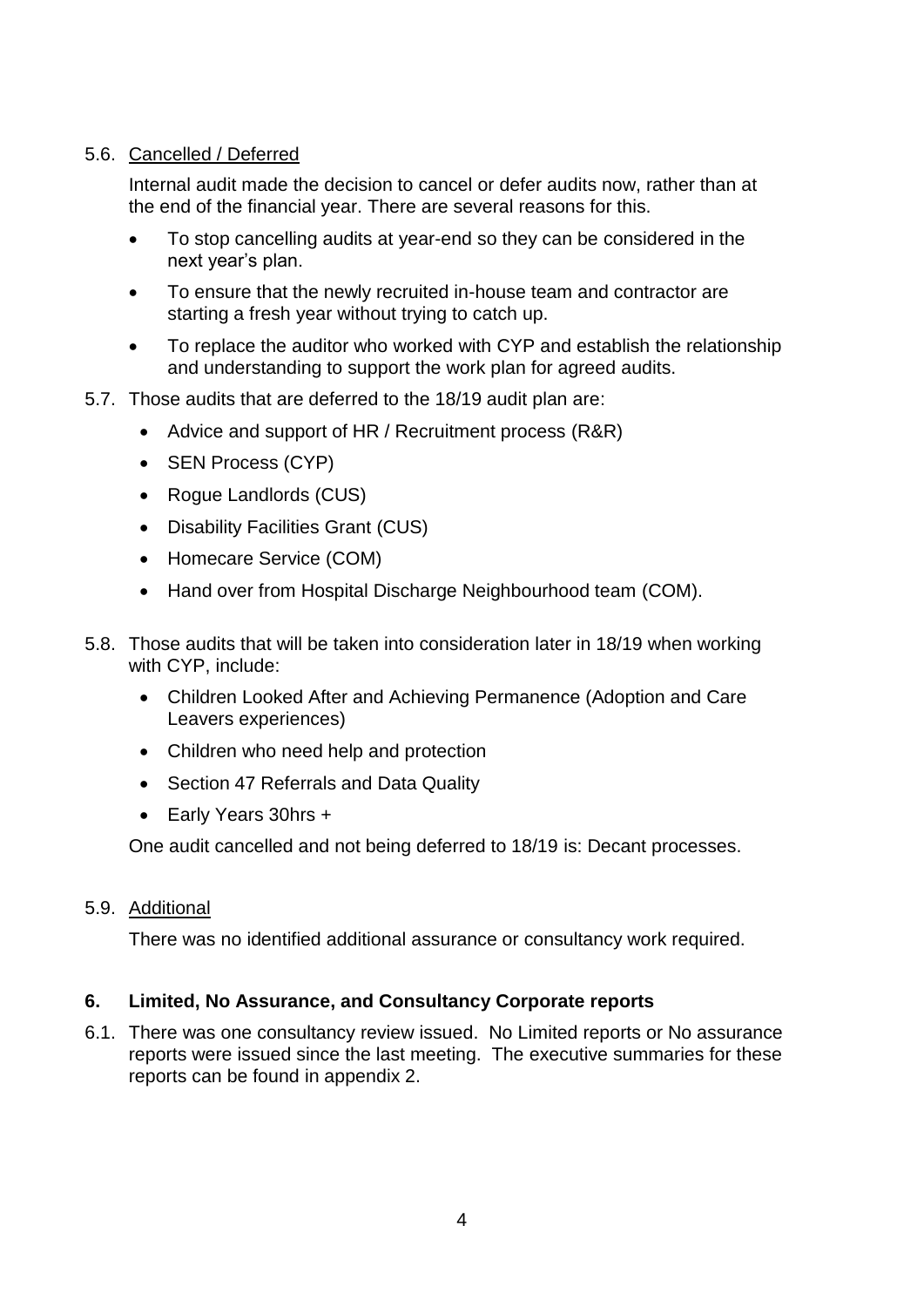#### **7. High or Medium recommendations not agreed by management**

- 7.1. Where management do not agree high or medium recommendation, the recommendation goes before the next Internal Control Board (ICB) for the final decision.
- 7.2. ICB decide if they accept the risk of not implementing or agree that it should be implemented. Where they agree it should be implemented, the recommendations are monitored in the normal way. Where ICB do not agree to implement the recommendation, they are then reported at the next Audit Panel meeting.
- 7.3. There are currently two recommendations not agreed by management that were referred to the Internal Control Board. They delegated the decision to the relevant Executive Director (ED) to assess the risk / cost. This continues to be chased. The ED decision, when confirmed, will be reflected in the monitoring of recommendations in the usual way.

#### **8. Follow-up reviews**

- 8.1. Internal audit follow-up only those reports with a Limited or No Assurance opinion, or Consultancy review. This is done six months after the final report.
- 8.2. However, internal audit reserve the right to follow-up on any audit or any individual recommendation if required.
- 8.3. The table below lists the follow-ups conducted since the last meeting, showing the number of implemented, in progress and not implemented. It should be noted that some of these follow-ups were overdue, as the service transitions to from the old follow-up process.

| <b>Audit</b>                                                                         | Date of<br>follow up | Implemented    | $\ln$<br><b>Progress</b> | <b>Not</b><br>Implemented |
|--------------------------------------------------------------------------------------|----------------------|----------------|--------------------------|---------------------------|
| Banking 16-17                                                                        | 06/02/18             | $\overline{4}$ | 3                        | $\overline{2}$            |
| Accounts Receivable 16-17                                                            | 17/01/18             | 2              | 5                        |                           |
| Compliance with the Code of<br>Connection (CoCo) and Public<br>Sector Network (PSN). | 17/01/18             | 1              |                          |                           |
| <b>ICT Governance Arrangements</b><br>with Brent                                     | 10/01/18             | 7              |                          |                           |
| <b>Schools' Catering Contract</b>                                                    | 09/02/18             |                | $\overline{7}$           | 3                         |
| <b>Total</b>                                                                         |                      | 14<br>39%      | 16<br>44%                | 6<br>17%                  |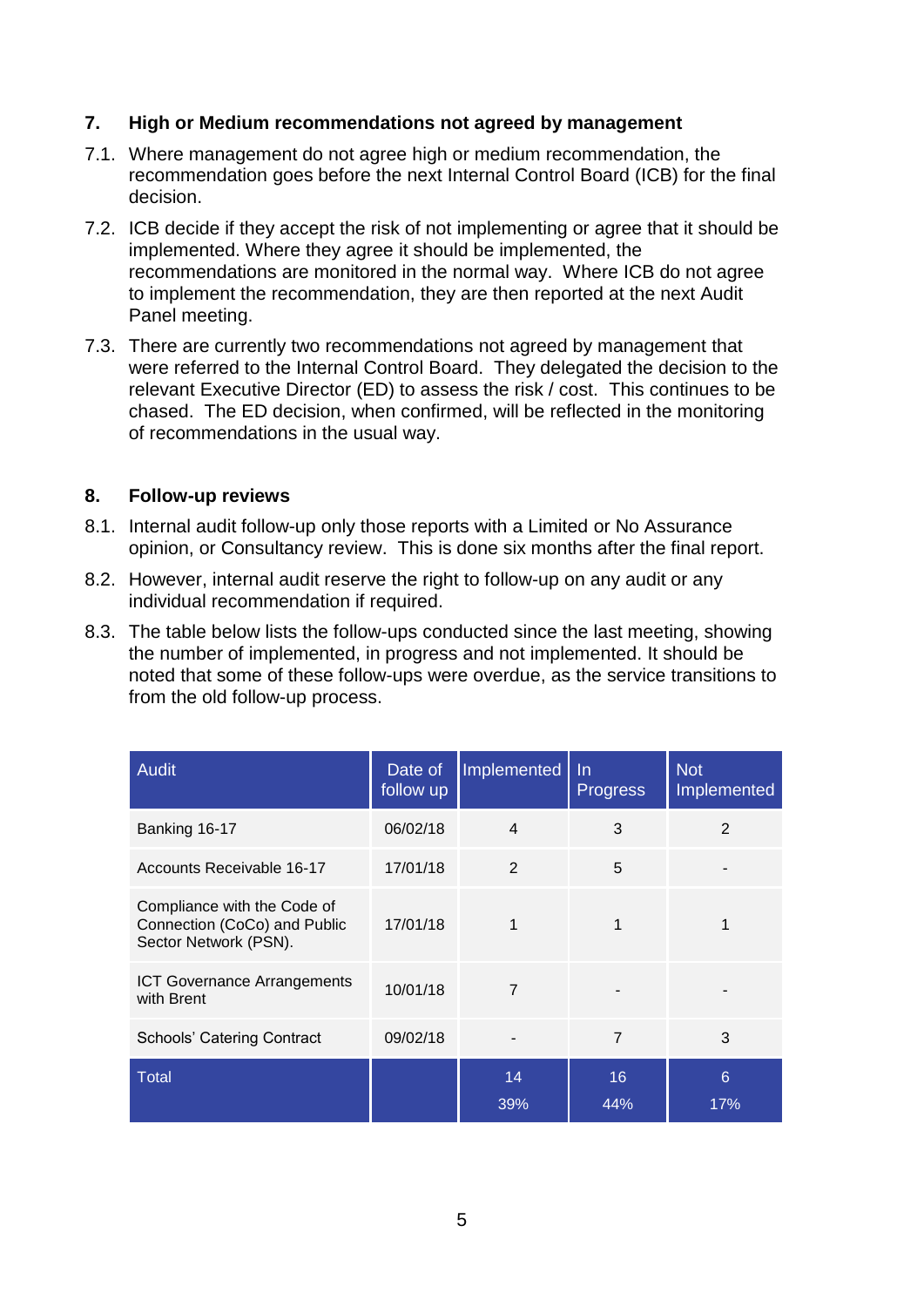8.4. The table shows that 17% of recommendations were not implemented in full, or not started at the time the follow-up review was conducted. However, 83% were either in progress or implemented. This is an improvement on the last period.

#### **9. Management progress against recommendations made**

Overdue, Re-occurring and reopened recommendations

- 9.1. The table below shows the last rolling year results for overdue, reopened, and reoccurring recommendations. It also shows the percentage of overdue recommendations to open ones as at the 28/02/18.
- 9.2. To accompany the table, appendix 3 lists the individual audits with recommendations that are either:
	- Overdue (due date has passed)
	- Re-occurring core financial recommendations, or
	- Recommendations were re-opened at the time of the follow-up.

| <b>Month of</b><br>meeting | <b>Current no.</b><br>of open recs | No. of<br>overdue recs | No. of recs<br>that have<br>been re-<br>opened | No of re-<br>occurring<br>core<br>financial rec | <b>Percentage</b><br>of overdue<br>recs to open |
|----------------------------|------------------------------------|------------------------|------------------------------------------------|-------------------------------------------------|-------------------------------------------------|
| Mar 18                     | 159                                | 54                     | 23                                             | 15                                              | 34%                                             |
| Dec 17                     | 108                                | 25                     | $12 \overline{ }$                              | 12                                              | 23%                                             |
| Sep 17                     | 162                                | 54                     | 18                                             | 22                                              | 33%                                             |
| May 17                     | 146                                | 22                     | $\mathcal{P}$                                  | 28                                              | 15%                                             |
| <b>Mar 17</b>              | 123                                | 26                     | 8                                              | 9                                               | 21%                                             |

9.3. Compared to the last period this shows an increase on the number and proportion of overdue recommendations. This could be down to management not updating or updating but delaying the due date. It is also impacted by the higher number of reopened recommendations when, upon checking, there is not the evidence to confirm the actions actually been done.

#### Aged analysis report

9.4. This age analysis for recommendations is worked out by using the current due date for each open recommendation against the date of the final report.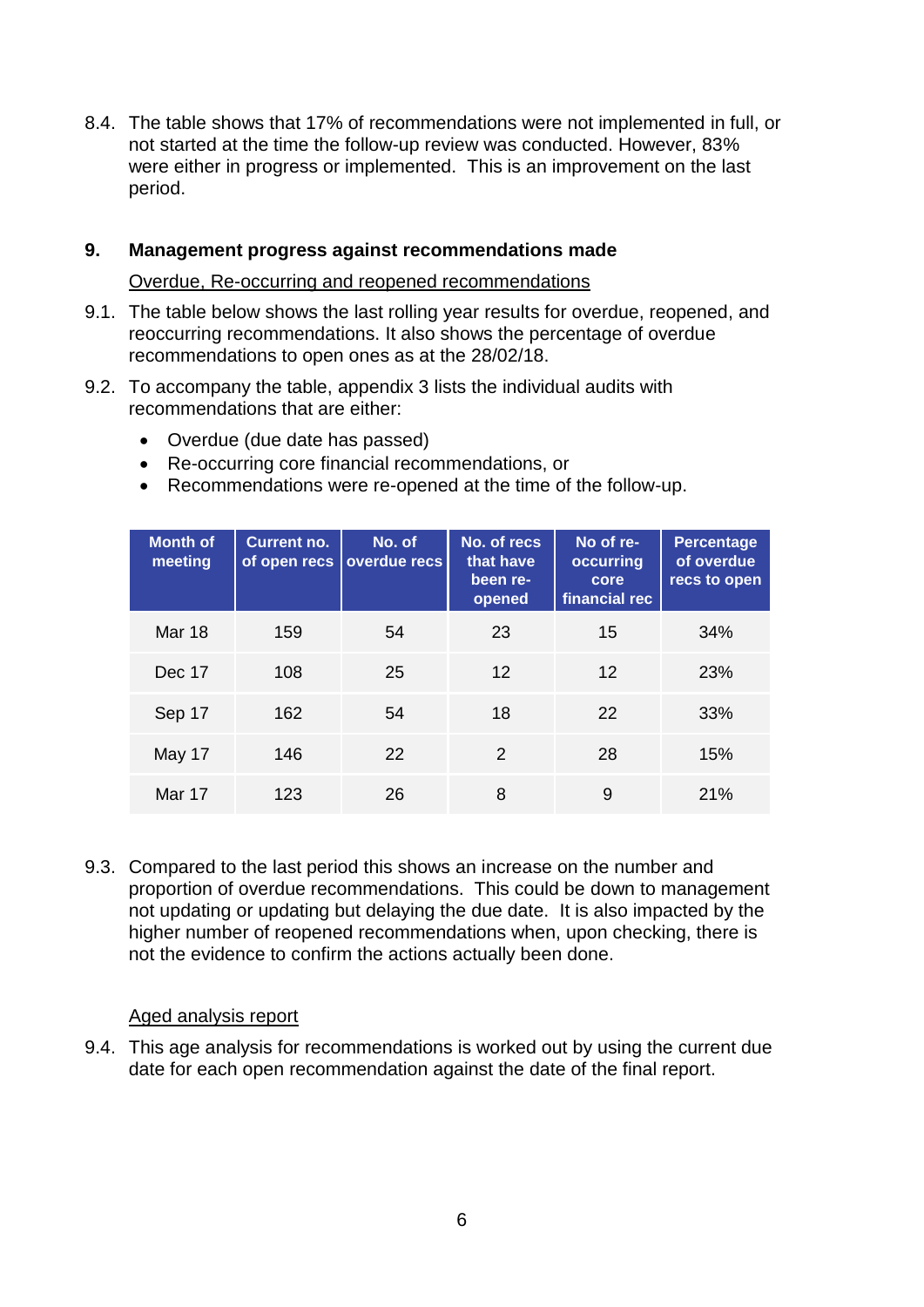| <b>Month</b><br><b>of</b><br><b>Meeting</b> | No. of<br><b>recs</b><br>under 3<br>mths | No of<br>recs 3<br>under 6<br><b>mths</b> | No of<br><b>recs</b><br>from $6+$<br>to $9$<br>mths | No. of<br>$rec9+$<br>to 12<br>mths | No of<br>$recs$ 12+<br>to $18$<br>mths | No of<br><b>recs</b><br>over<br>$18 +$<br>mths | $%$ of<br><b>recs</b><br>over 12<br>m |
|---------------------------------------------|------------------------------------------|-------------------------------------------|-----------------------------------------------------|------------------------------------|----------------------------------------|------------------------------------------------|---------------------------------------|
| <b>Mar 18</b>                               | 59                                       | 26                                        | 11                                                  | 16                                 | 30                                     | 17                                             | 30%                                   |
| Dec 17                                      | 14                                       | 29                                        | 25                                                  | 15                                 | 8                                      | 17                                             | 23%                                   |
| Sep 17                                      | 48                                       | 32                                        | 41                                                  | 10                                 | 24                                     | 7                                              | 19%                                   |
| <b>Jun 17</b>                               | 62                                       | 26                                        | 30                                                  | 11                                 | $\overline{7}$                         | 10                                             | 12%                                   |
| Mar 17                                      | 30                                       | 27                                        | 12                                                  | 31                                 | 19                                     | 6                                              | 20%                                   |

- 9.5. The table above shows that 30% of open recommendations have been open for over one year and remain to be completed. This is an increase from the 23% reported at the last meeting, and continues the trend for management taking longer to action agreed recommendations.
- 9.6. While it should be noted that they might be some recommendations that are legitimately due in over one year, such as those dependent on procurement and implementation of a new system, the trend is negative.
- 9.7. Those recommendations over 12 months or more are flagged by internal audit for discussion at the monthly DMT meetings.

#### **10. Types of controls for recommendations made**

- 10.1.It was agreed that audits conducted from 2017/18 will record the types of controls they relate to for High or Medium recommendations made. The table below are from the reports issued since the last meeting.
- 10.2.Please note, the categorising of recommendation to control type can be subjective. Some recommendations may also cover more than one control issue. In addition, the same recommendation can be made in more than one audit (i.e. procedures), but will only show once in the table.

| <b>Control Type</b> | Recommendation                                                                                                                              |
|---------------------|---------------------------------------------------------------------------------------------------------------------------------------------|
| Governance          | Hosting agreement to define BCP arrangements<br>$\bullet$<br>Measureable targets / KPIs should be developed<br>$\bullet$<br>and reported on |
|                     | Meetings to be held regularly and minuted<br>$\bullet$<br>Annual charges to be formally approved<br>$\bullet$                               |
|                     | Performance reports used to identify and prioritise<br>$\bullet$<br>cases to be reviewed                                                    |
|                     | Disputes to be resolved promptly and minuted<br>$\bullet$                                                                                   |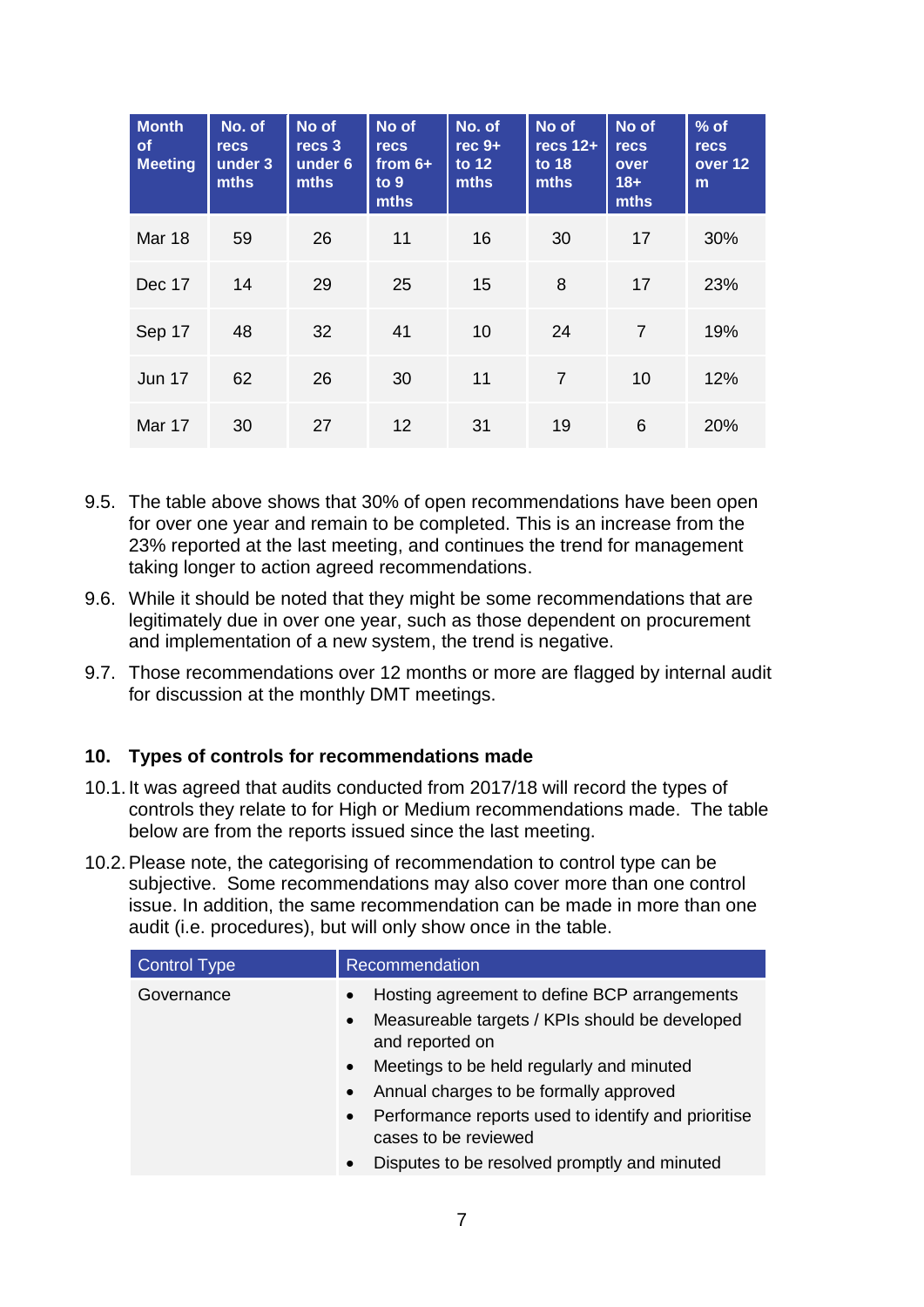| <b>Control Type</b>               | Recommendation                                                                                                                                                                                                                                                                                                                                                                                                                                                                                                                               |
|-----------------------------------|----------------------------------------------------------------------------------------------------------------------------------------------------------------------------------------------------------------------------------------------------------------------------------------------------------------------------------------------------------------------------------------------------------------------------------------------------------------------------------------------------------------------------------------------|
|                                   | Produce business plan, including risk register and<br>$\bullet$<br>training for members<br>Retain signed and date copies of documentation of<br>$\bullet$<br>fees arranged                                                                                                                                                                                                                                                                                                                                                                   |
| Compliance / Legal /<br>Statutory | As per ICO -<br>$\bullet$<br>Review complaints in a timely manner<br>$\circ$<br>FOI and SAR handed in a timely manner<br>$\circ$<br>Exemptions to SAR should be<br>$\circ$<br>communicated in a timely manner<br>Acknowledge FOI requests as per council policy<br>$\bullet$<br>As per handbook highlight reports are prepared<br>$\bullet$<br>every two months<br>Clarification if the council is now compliant with<br>$\bullet$<br>PCI requirements.<br>Statutory notices of membership should be sent in<br>$\bullet$<br>a timely manner |
| Procedure                         | Obtain authorisation from members for transfers<br>$\bullet$<br>Check that required evidence is reviewed<br>$\bullet$<br>Procedures should be updated and is adequate<br>$\bullet$<br>Sufficient notes should be completed<br>$\bullet$<br>Checks to see if all evidence is retained and<br>$\bullet$<br>recorded<br>Training should be provided<br>$\bullet$<br>Update timetable<br>Put processes in place to ensure details are<br>completed.                                                                                              |
| $\mathsf{I}\mathsf{T}$            | Password parameter settings should set /<br>reviewed<br>Interfaces to and from AIMs should be<br>documented.                                                                                                                                                                                                                                                                                                                                                                                                                                 |
| <b>DPA</b>                        | Monitor mandatory DPA training across the council<br>$\bullet$<br>User access is provided only on a need to know<br>basis and reviewed at least annually                                                                                                                                                                                                                                                                                                                                                                                     |
| Other                             | Exemptions applied to FOI should be process in a<br>$\bullet$<br>timely manner<br>Review expenditure budget ensuring it takes into<br>account the LLW<br>Transfers between authorities should be done in a<br>timely manner                                                                                                                                                                                                                                                                                                                  |
| Policy                            | Policy should be regularly reviewed and fit for<br>purpose.<br>Strategy should be updated                                                                                                                                                                                                                                                                                                                                                                                                                                                    |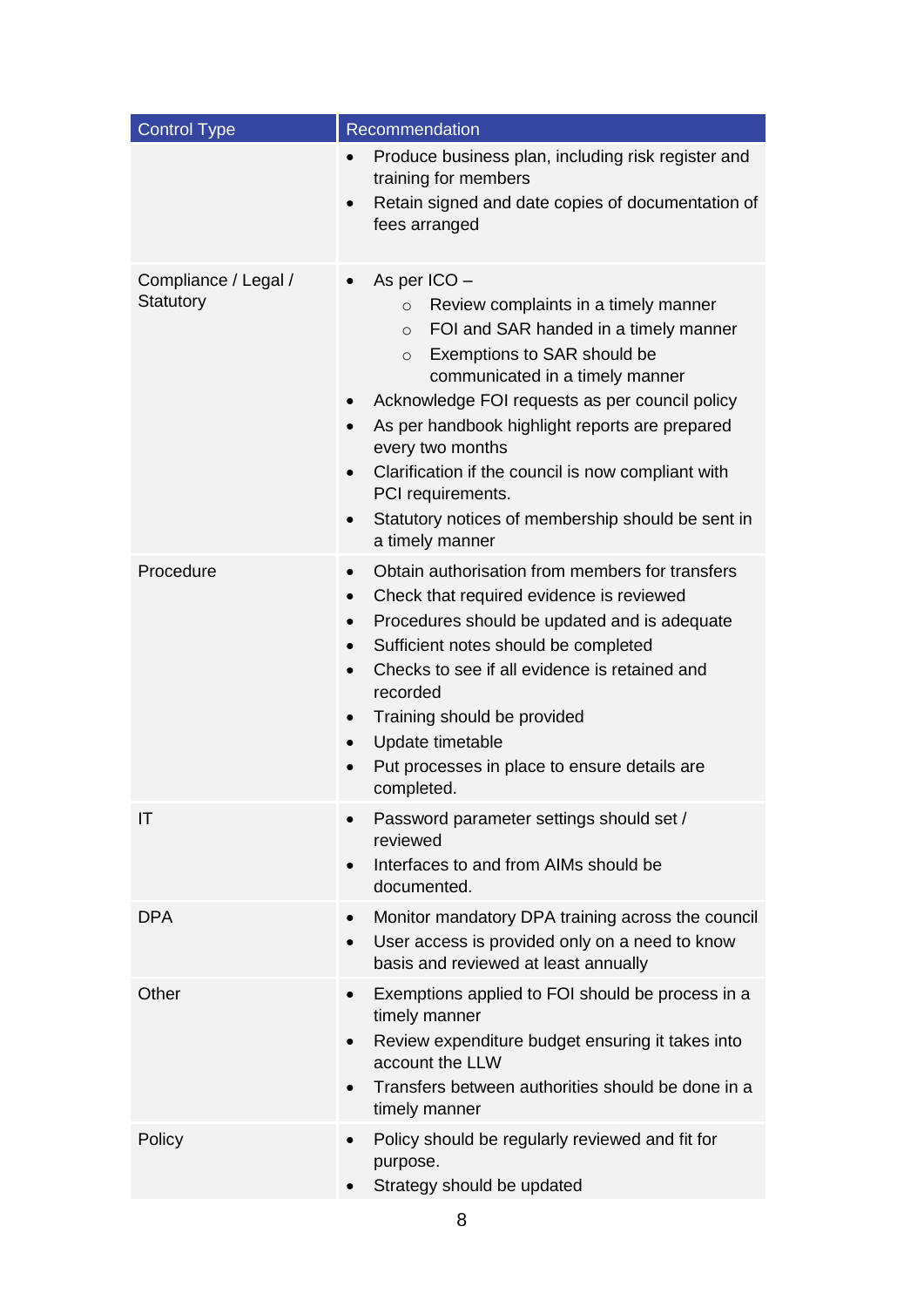| <b>Control Type</b>         | Recommendation                                                                                                                                                                                                                                                                                                                                                |
|-----------------------------|---------------------------------------------------------------------------------------------------------------------------------------------------------------------------------------------------------------------------------------------------------------------------------------------------------------------------------------------------------------|
| Authorisation               | Authorisations should be sought from members<br>$\bullet$<br>prior to transfers                                                                                                                                                                                                                                                                               |
| <b>Reconciliation</b>       | Reconciliations to be done in a timely manner<br>$\bullet$<br>Reconciliations to reviewed by second officer<br>$\bullet$<br>Reconciliations to be prepared and checked in a<br>$\bullet$<br>timely manner<br>Variances should be investigated promptly<br>$\bullet$<br>Reconciliations should be signed and dated by<br>$\bullet$<br>reconciler and reviewer. |
| <b>Separation of Duties</b> | PayPal reconciliations should be introduced,<br>$\bullet$<br>ensuring a separation of duties                                                                                                                                                                                                                                                                  |

#### **11. Progress against schools' internal audit plan**

11.1.The table below represents the status of the schools' audit plan for 2017/18. All the school visits are booked up and will be completed by year-end by the inhouse team and Royal Borough of Greenwich. The status of the schools' plan or 2017/18 can be found in appendix 4.

|    |        | Original Extra Dropped Current<br>Plan Audits Audits | Plan | Not<br>Started | Work<br>stage | Field- Draft<br>Reports Report | <b>Final</b> |
|----|--------|------------------------------------------------------|------|----------------|---------------|--------------------------------|--------------|
| 27 | $\sim$ | <b>CONTRACTOR</b>                                    | 27   | 5              |               |                                | 11           |

#### 11.2.There were four school audits finalised since the last meeting.

|                                   |          |                             | <b>Recs. Made</b> |               |    |  |
|-----------------------------------|----------|-----------------------------|-------------------|---------------|----|--|
| <b>Audits (Schools)</b>           |          | Date of Final Audit Opinion | н                 | M             |    |  |
| <b>Brent Knoll Special School</b> | 25/01/18 | Satisfactory                | -                 | 10            | 15 |  |
| <b>Holy Trinity</b>               | 06/12/17 | Satisfactory                |                   | 11            | 9  |  |
| <b>Eliot Bank Primary</b>         | 20/12/17 | Substantial                 | -                 | $\mathcal{P}$ | ٠  |  |
| <b>Gordonbrock Primary</b>        | 07/02/18 | Substantial                 |                   |               |    |  |

#### School Recommendations

- 11.3.The table below shows the status of open High and Medium school recommendations as at the 28/02/18. The percentage of overdue to open recommendations is 61%, which is the same as the last meeting.
- 11.4.The status of the individual schools were they are overdue can be found in appendix 5.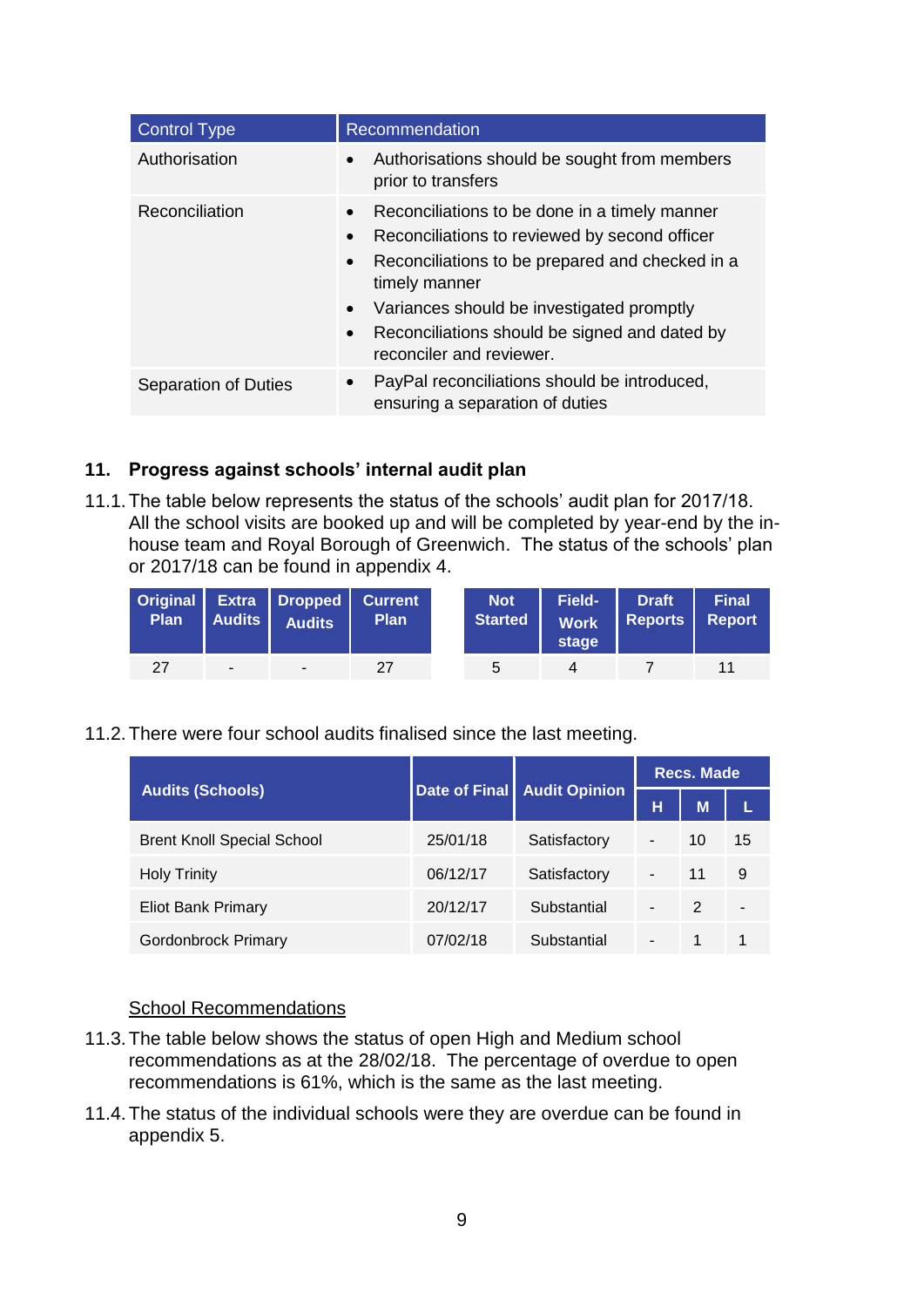| <b>Month of</b><br>meeting | <b>Current no. of open</b><br><b>recs</b> | No. of overdue recs | Percentage of<br>overdue recs to open |
|----------------------------|-------------------------------------------|---------------------|---------------------------------------|
| <b>Mar 18</b>              | 99                                        | 60                  | 61%                                   |
| Dec 17                     | 143                                       | 87                  | 61%                                   |
| Sep 17                     | 153                                       | 70                  | 46%                                   |
| May 17                     | 141                                       | 82                  | 58%                                   |
| Mar 17                     | 107                                       | 41                  | 38%                                   |

#### School follow up reviews

11.5. There were no school follow up reviews issued since the last report.

#### **12. Audit Plan for 2018-19**

- 12.1.The audit plans (both corporate and schools') for next year is in Appendix 6. This plan was prepared based on risk registers (corporate and directorate), meetings with Directors and Heads of Service, service plans, auditor knowledge and information about emerging risks from various external sources.
- 12.2.The plans contains approximately 1,000 days / 95 pieces of internal audit work, including about 100 days of contingency. The work includes follow up reviews, schools audits, IT audits, contract / project type audits, general & core financial audits and advisory work.
- 12.3.Any changes to the plan will be reported to the audit panel in the usual way.
- 12.4.Regular meetings / contact with the main Heads of Services in CYP and COM with specifically allocated Principal Auditors are planned. This will ensure that both sides can work together to ensure the audit plan, emerging risks and advice is consistent and in line with current risks and issues.
- 12.5.The audit panel are required to approve the plan.

#### **13. Oracle Cloud**

- 13.1.The project to move the Council's financial system from Oracle R12 to their new cloud version and integrate HR and Payroll functions on Oracle (from a separate, ResourceLink system) is underway but behind plan.
- 13.2.The project is running behind schedule, in particular due to delays in data migration and testing. This has caused the finance switch over date to be put back to May, from April. The Payroll switch over date is still to be confirmed subject to parallel running over the summer of 2018. It has also increased the risk of errors or teething troubles as the lack of data in the system limited the amount of service user testing able to be done. All delays come at a cost, financial and extra work for staff time, consultants, and legacy system/dual running.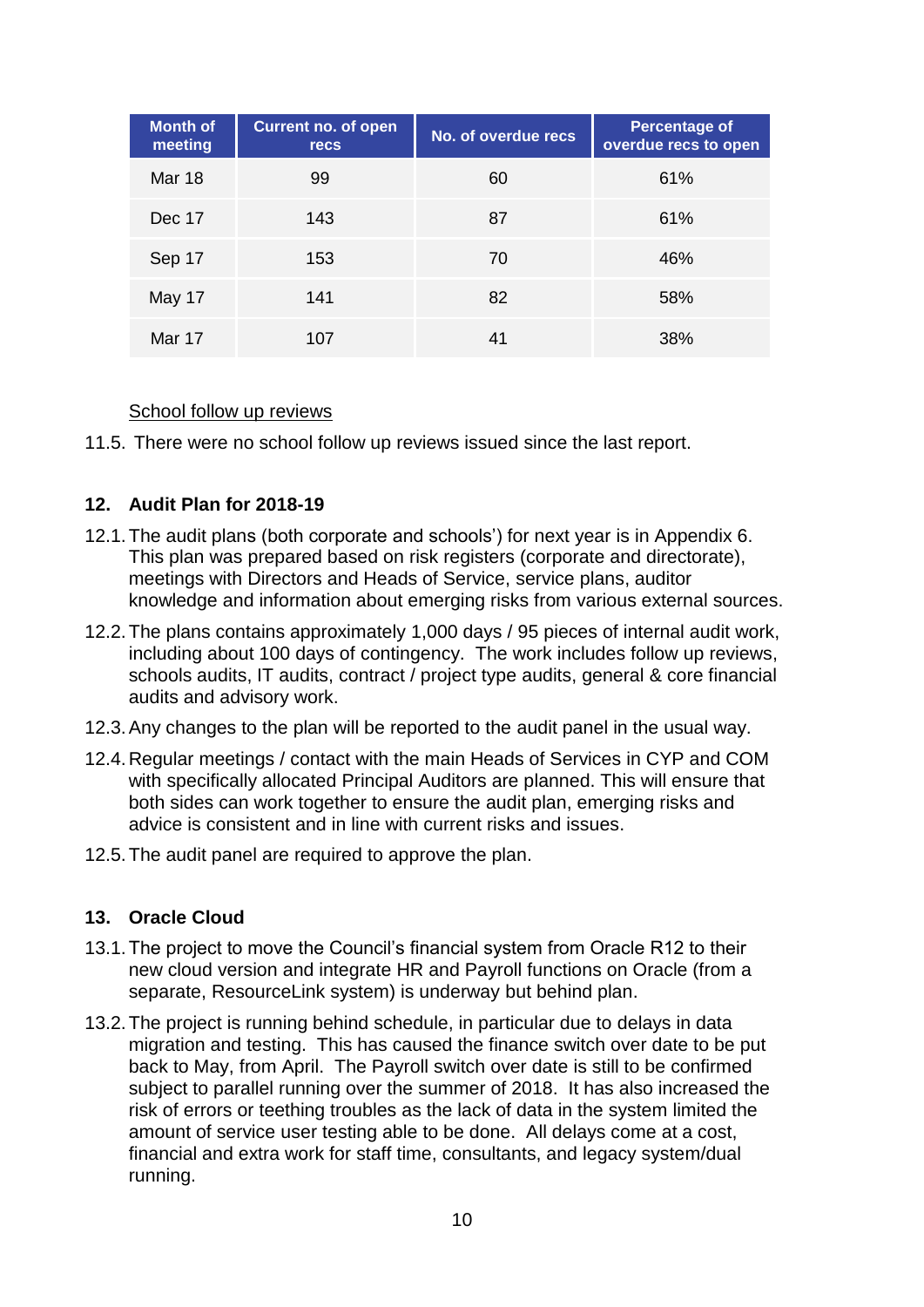13.3.With the project behind schedule internal audit has not been able to complete their planned work to support the implementation. Internal audit commented on the system controls at the early stages of the project. However, without data in the system and documented 'to be' business processes for those operating the system, internal audit have not yet been able to review or test the wide control environment for Oracle Cloud – finance, HR or payroll. This work, along with balance transfers, will now be for 2018/19.

## **14. Any other business**

- 14.1.Resources have been an issue for both the in-house team and the Contractor in the half of the year due to higher than expected staff turnover.
- 14.2.The in-house team had two Principal Auditor vacancies (out of three posts), which are now filled. One started in January and the other in February.
- 14.3.The London Borough of Croydon Framework (Mazars) was up for tender in 2017. This affected in the recruitment of staff due to the uncertainty of the outcome of the tender. Mazars were awarded the contract again in November.
- 14.4.These delays caused a delay in starting the core financial audits in quarter three. However, since January, the plan has caught up, and is the same stage as last year. A verbal update on the plan can be presented to the audit panel if required at the meeting.
- 14.5.The new Audit Management Software system, with action tracking is being installed for use from 2018. User testing is underway.

## **15. Legal implications**

15.1.There are no legal implications arising directly from this report.

## **16. Financial implications**

16.1.There are no financial implications arising directly from this report.

## **17. Equalities implications**

17.1.No direct equalities implications have been identified, in terms of adverse impact, with respect to the Council's obligations under the Equality Act 2010

## **18. Crime and disorder implications**

18.1.There are no crime and disorder implications arising directly from this report

#### **19. Environmental implications**

19.1.There are no specific environmental implications arising directly from this report

## **20. Background papers.**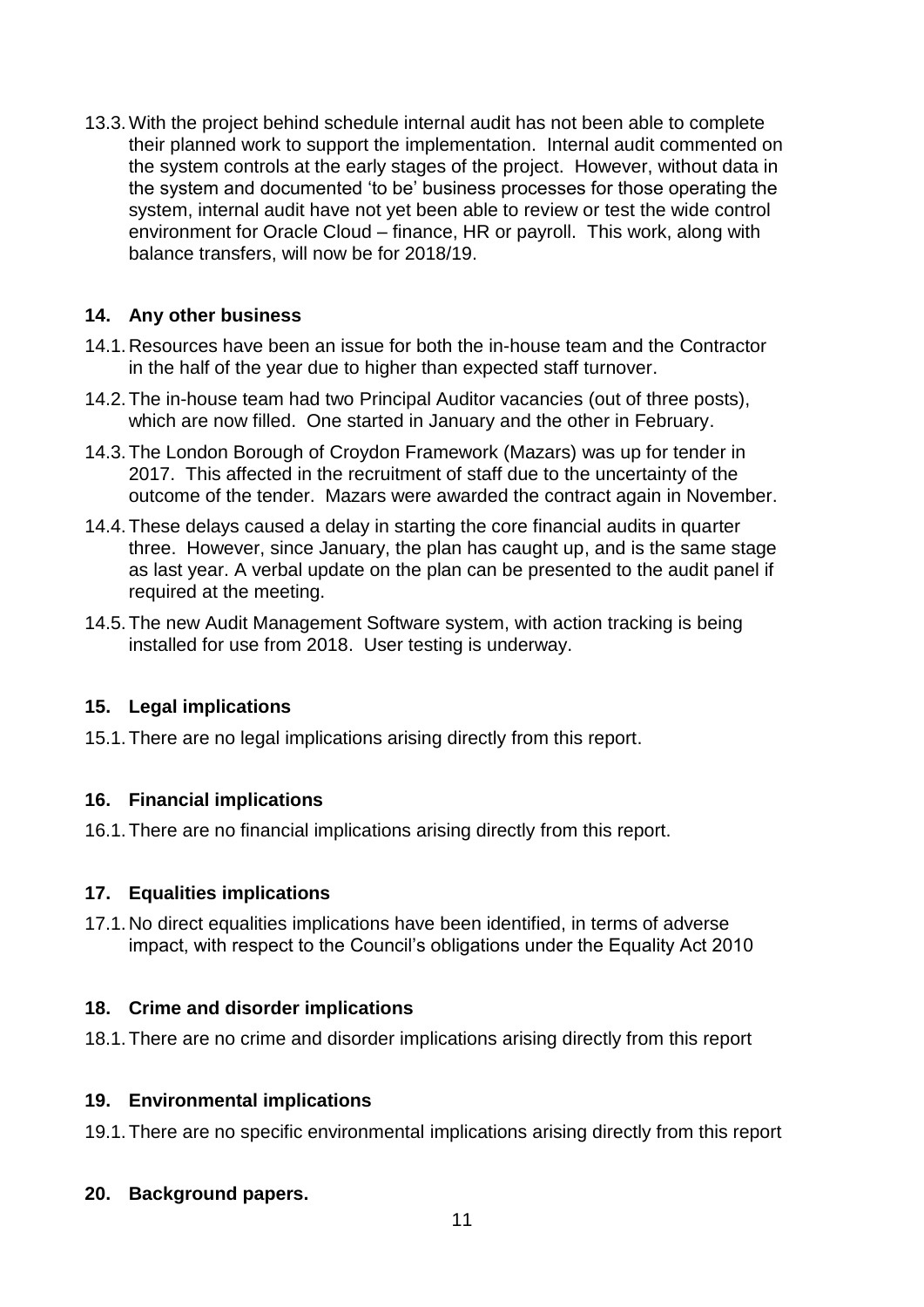## 20.1.There are no background papers.

If there are any queries on this report, please contact:

David Austin, Head of Corporate Resources, on 020 8314 9114, or email him at: [david.austin@lewisham.gov.uk](mailto:david.austin@lewisham.gov.uk)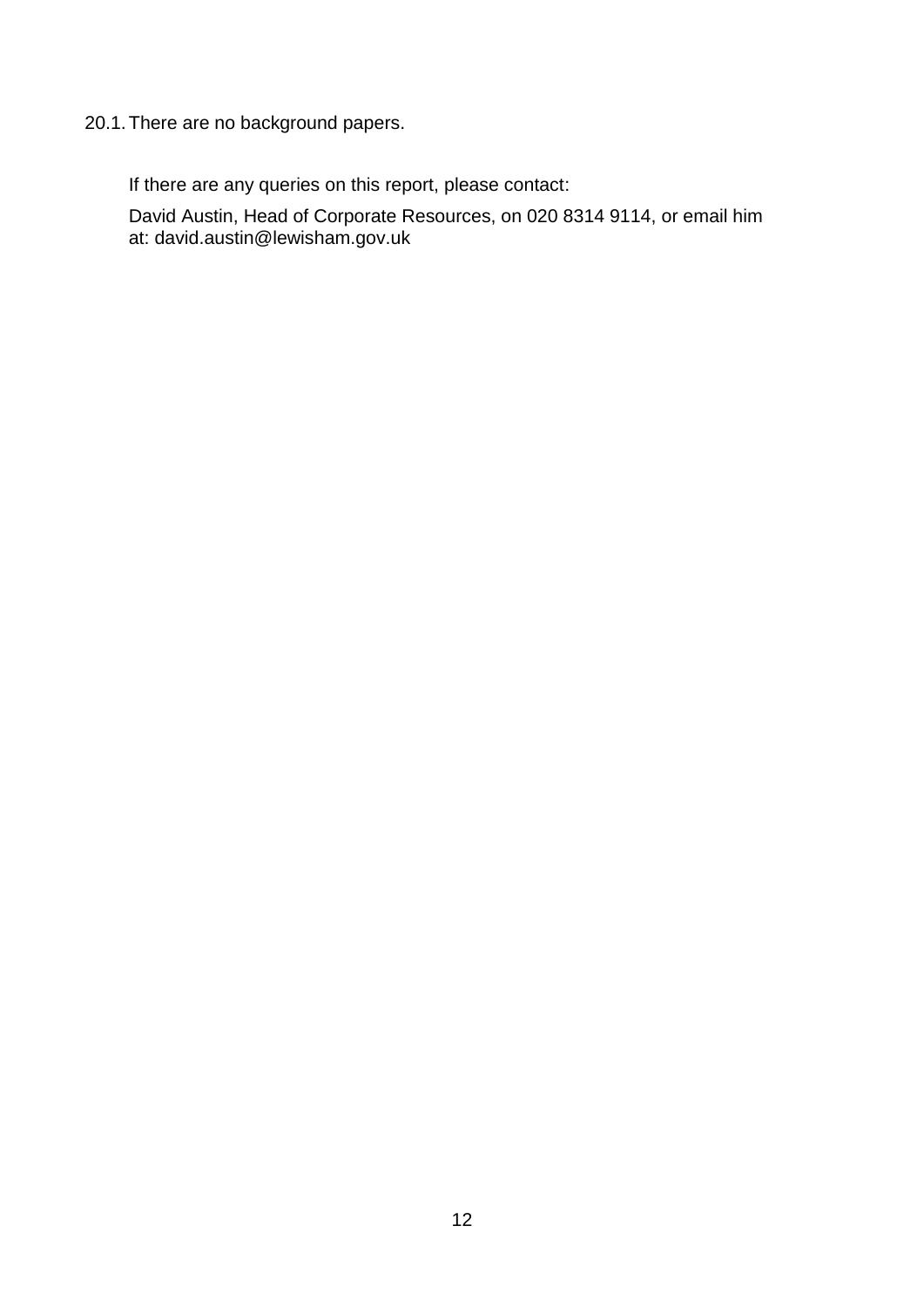|             | $KEY - CF = Core Financial$                                             |            | IT - Information Technology<br>$CT =$ Contract |                     | <b>GEN = General Corporate Audits</b>        |                        |                               |                                  |              |                  |                         |
|-------------|-------------------------------------------------------------------------|------------|------------------------------------------------|---------------------|----------------------------------------------|------------------------|-------------------------------|----------------------------------|--------------|------------------|-------------------------|
| <b>Type</b> | <b>Name of Corporate Audit</b>                                          | <b>ToR</b> | F/W<br><b>Started</b>                          | F/W<br><b>Ended</b> | <b>Exit</b><br><b>Meeting</b><br><b>Held</b> | <b>Draft</b><br>report | <b>Final</b><br><b>Report</b> | <b>Assurance</b><br><b>Level</b> | H            | M                | $\mathbf L$             |
| <b>CF</b>   | Payroll 17-18 (Core Financial Audit)                                    |            |                                                |                     |                                              |                        | 06/02/18                      | <b>Substantial</b>               |              | $\boldsymbol{2}$ | 3                       |
| <b>CF</b>   | Pensions for LGPS and TPS 17-18 (Core<br><b>Financial Audit)</b>        |            |                                                |                     |                                              |                        | 15/01/18                      | <b>Satisfactory</b>              |              | 10               | $\blacksquare$          |
| <b>CF</b>   | Treasury Management 17-18 (Core<br><b>Financial Audit)</b>              |            |                                                |                     |                                              |                        | 06/12/17                      | <b>Substantial</b>               |              | $\mathbf{2}$     |                         |
| <b>CF</b>   | Budget Monitoring 17-18 (Core Financial<br>Audit)                       |            |                                                |                     |                                              |                        | 05/12/17                      | <b>Satisfactory</b>              |              | $5\phantom{.0}$  | $\overline{\mathbf{1}}$ |
| CF          | Capital Expenditure 17-18 (Core Financial<br>Audit)                     |            |                                                |                     |                                              |                        | 10/01/18                      | <b>Satisfactory</b>              |              | $\mathbf{3}$     | $\overline{\mathbf{1}}$ |
| <b>CF</b>   | Main Accounting 17-18 (Core Financial<br>Audit)                         |            |                                                |                     |                                              |                        | 06/02/18                      | <b>Satisfactory</b>              | $\mathbf{1}$ | $\mathbf{3}$     | $\overline{2}$          |
| CF          | Housing Benefit 17-18 (Core Financial<br>Audit)                         |            |                                                |                     |                                              |                        | 28/02/18                      | <b>Substantial</b>               |              | $\mathbf 1$      | $\overline{1}$          |
| <b>CF</b>   | Client Contribution for Care Provision 17-<br>18 (Core Financial Audit) |            |                                                |                     |                                              |                        | 20/02/18                      | <b>Substantial</b>               |              | $\mathbf{2}$     |                         |
| CF          | Payments to Adult Care Providers 17-18<br>(Core Financial Audit)        |            |                                                |                     |                                              |                        |                               |                                  |              |                  |                         |
| <b>CF</b>   | Non-Current Assets 17-18 (Core Financial<br>Audit)                      |            |                                                |                     |                                              |                        |                               |                                  |              |                  |                         |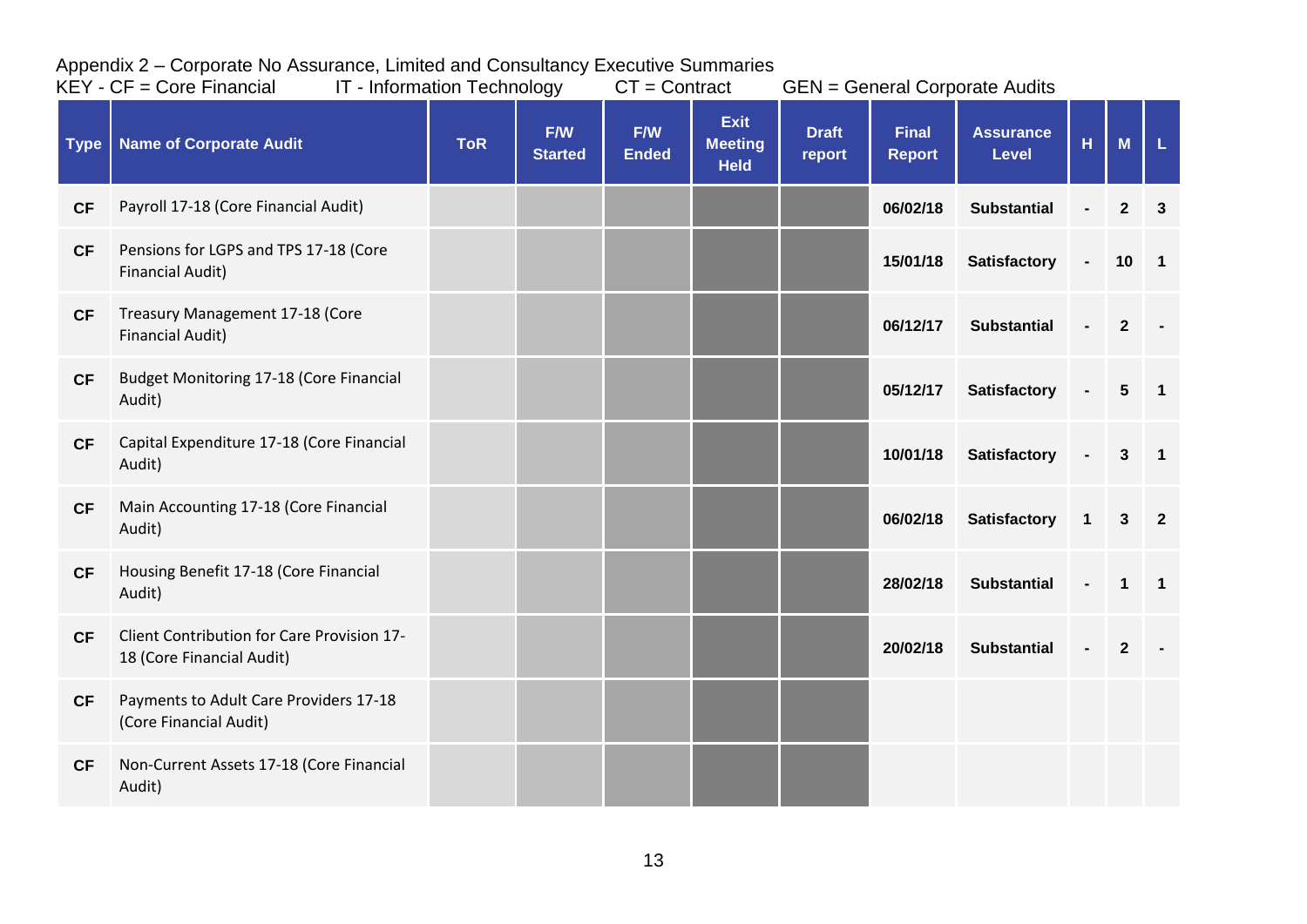| <b>Type</b> | <b>Name of Corporate Audit</b>                                                                           | <b>ToR</b> | F/W<br><b>Started</b> | F/W<br><b>Ended</b> | <b>Exit</b><br><b>Meeting</b><br><b>Held</b> | <b>Draft</b><br>report | Final<br><b>Report</b> | <b>Assurance</b><br><b>Level</b> | H | M | L. |
|-------------|----------------------------------------------------------------------------------------------------------|------------|-----------------------|---------------------|----------------------------------------------|------------------------|------------------------|----------------------------------|---|---|----|
| <b>CF</b>   | Payments to Care Provider and Foster<br>Carers for Looked After Children 17-18<br>(Core Financial Audit) |            |                       |                     |                                              |                        |                        |                                  |   |   |    |
| <b>CF</b>   | Direct Payments 17-18 (Core Financial<br>Audit)                                                          |            |                       |                     |                                              |                        |                        |                                  |   |   |    |
| <b>CF</b>   | Council Tax 17-18 (Core Financial Audit)                                                                 |            |                       |                     |                                              |                        |                        |                                  |   |   |    |
| <b>CF</b>   | Banking 17-18 (Core Financial Audit)                                                                     |            |                       |                     |                                              |                        |                        |                                  |   |   |    |
| <b>CF</b>   | Business Rates 17-18 (Core Financial Audit)                                                              |            |                       |                     |                                              |                        |                        |                                  |   |   |    |
| <b>CF</b>   | Accounts Payable 17-18 (Core Financial<br>Audit)                                                         |            |                       |                     |                                              |                        |                        |                                  |   |   |    |
| <b>CF</b>   | Accounts Receivable 17-18 (Core Financial<br>Audit)                                                      |            |                       |                     |                                              |                        |                        |                                  |   |   |    |

|    | Type   Name of Corporate Audit          | <b>ToR</b> | F/W<br><b>Started</b> | F/W<br><b>Ended</b> | <b>Exit</b><br><b>Meeting</b><br><b>Held</b> | <b>Draft</b><br>report | <b>Final</b><br><b>Report</b> | <b>Assurance</b><br><b>Level</b> | н | M           |                |
|----|-----------------------------------------|------------|-----------------------|---------------------|----------------------------------------------|------------------------|-------------------------------|----------------------------------|---|-------------|----------------|
| IT | Aims upgrade                            |            |                       |                     |                                              |                        | 19/01/18                      | <b>Satisfactory</b>              |   | $2 \quad 2$ | $\blacksquare$ |
| IT | <b>Controcc System</b>                  |            |                       |                     |                                              |                        |                               |                                  |   |             |                |
| IT | IT Helpdesk - Monitoring and escalation |            |                       |                     |                                              |                        |                               |                                  |   |             |                |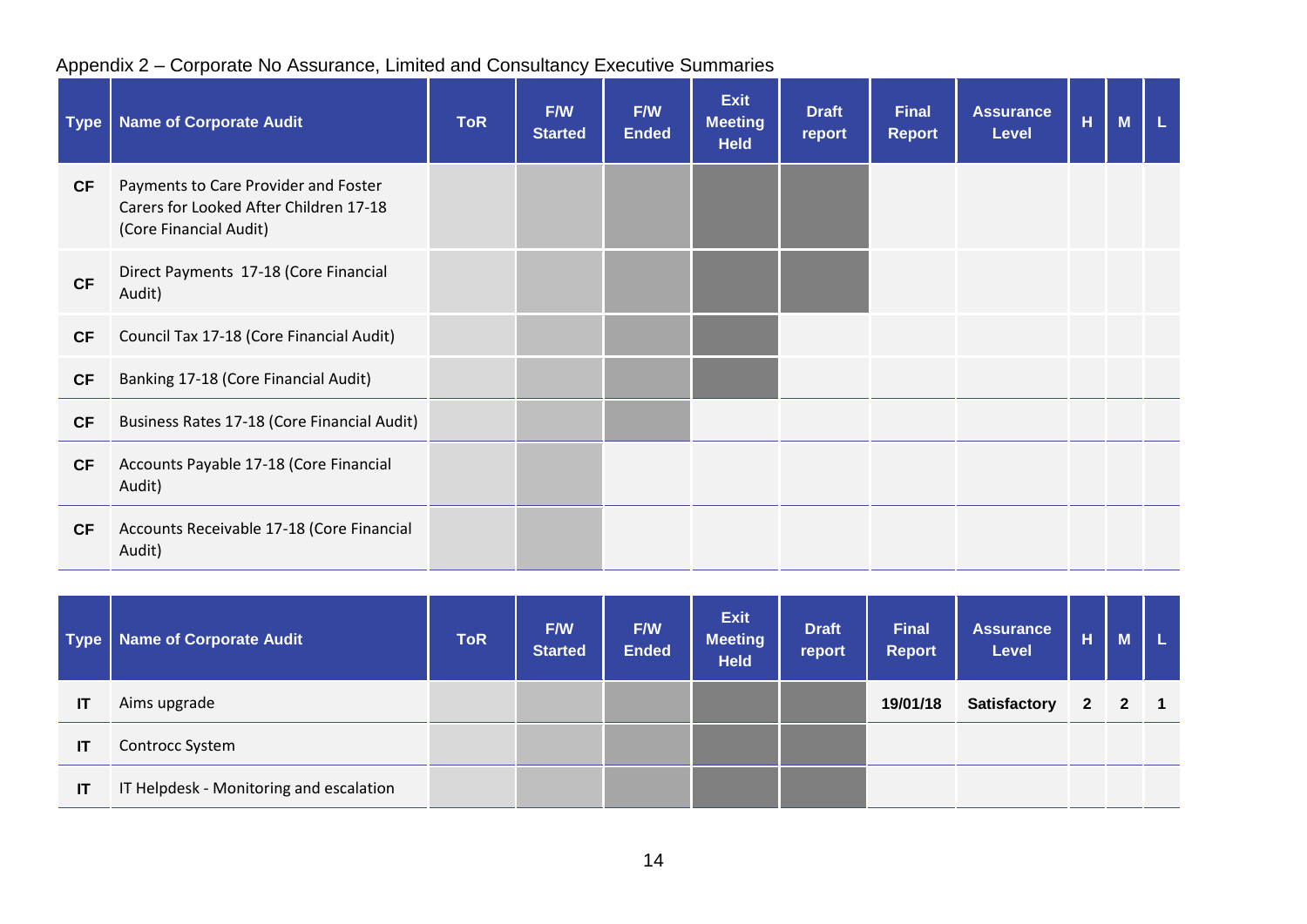| <b>Type</b> | <b>Name of Corporate Audit</b>        | <b>ToR</b> | F/W<br><b>Started</b> | <b>F/W</b><br><b>Ended</b> | <b>Exit</b><br><b>Meeting</b><br><b>Held</b> | <b>Draft</b><br>report | <b>Final</b><br><b>Report</b> | <b>Assurance</b><br><b>Level</b> | н | M |  |
|-------------|---------------------------------------|------------|-----------------------|----------------------------|----------------------------------------------|------------------------|-------------------------------|----------------------------------|---|---|--|
| IT          | Ash (Debt recovery) Feeder System     |            |                       |                            |                                              |                        |                               |                                  |   |   |  |
| IT          | <b>Tribal System</b>                  |            |                       |                            |                                              |                        |                               |                                  |   |   |  |
| IT          | New HR / Payroll IT systems           |            |                       |                            |                                              |                        |                               |                                  |   |   |  |
| IT          | Oracle - Financial Replacement System |            |                       |                            |                                              |                        |                               |                                  |   |   |  |

| <b>Type</b> | <b>Name of Corporate Audit</b>                       | <b>ToR</b> | F/W<br><b>Started</b> | F/W<br><b>Ended</b> | <b>Exit</b><br><b>Meeting</b><br><b>Held</b> | <b>Draft</b><br>report | <b>Final</b><br><b>Report</b> | <b>Assurance</b><br><b>Level</b> | H              | M              | L                       |
|-------------|------------------------------------------------------|------------|-----------------------|---------------------|----------------------------------------------|------------------------|-------------------------------|----------------------------------|----------------|----------------|-------------------------|
| <b>CT</b>   | Pre contract and Tendering                           |            |                       |                     |                                              |                        | 24/11/17                      | Limited                          | $\overline{4}$ | 5              |                         |
| <b>CT</b>   | Monitoring of Child Care Providers                   |            |                       |                     |                                              |                        | 17/10/17                      | Limited                          | $\overline{2}$ | 5              |                         |
| <b>CT</b>   | Facilities Management (FM?) - Contract<br>management |            |                       |                     |                                              |                        | 10/10/17                      | <b>Satisfactory</b>              | $\blacksquare$ | 8              | $\overline{\mathbf{3}}$ |
| <b>CT</b>   | Libraries                                            |            |                       |                     |                                              |                        | 29/09/17                      | <b>Satisfactory</b>              | 1              | $\mathbf{3}$   | $\blacksquare$ 1        |
| <b>CT</b>   | Monitoring of Lewisham Homes<br>Management Agreement |            |                       |                     |                                              |                        | 24/11/17                      | <b>Satisfactory</b>              | $\blacksquare$ | 4              | $\blacksquare$          |
| <b>CT</b>   | <b>Parking Contract</b>                              |            |                       |                     |                                              |                        | 27/11/17                      | <b>Satisfactory</b>              | $\mathbf{1}$   | $\overline{4}$ | $\mathbf{3}$            |
| <b>CT</b>   | Catford Regeneration Partnership Ltd<br>(CRPL)       |            |                       |                     |                                              |                        |                               |                                  |                |                |                         |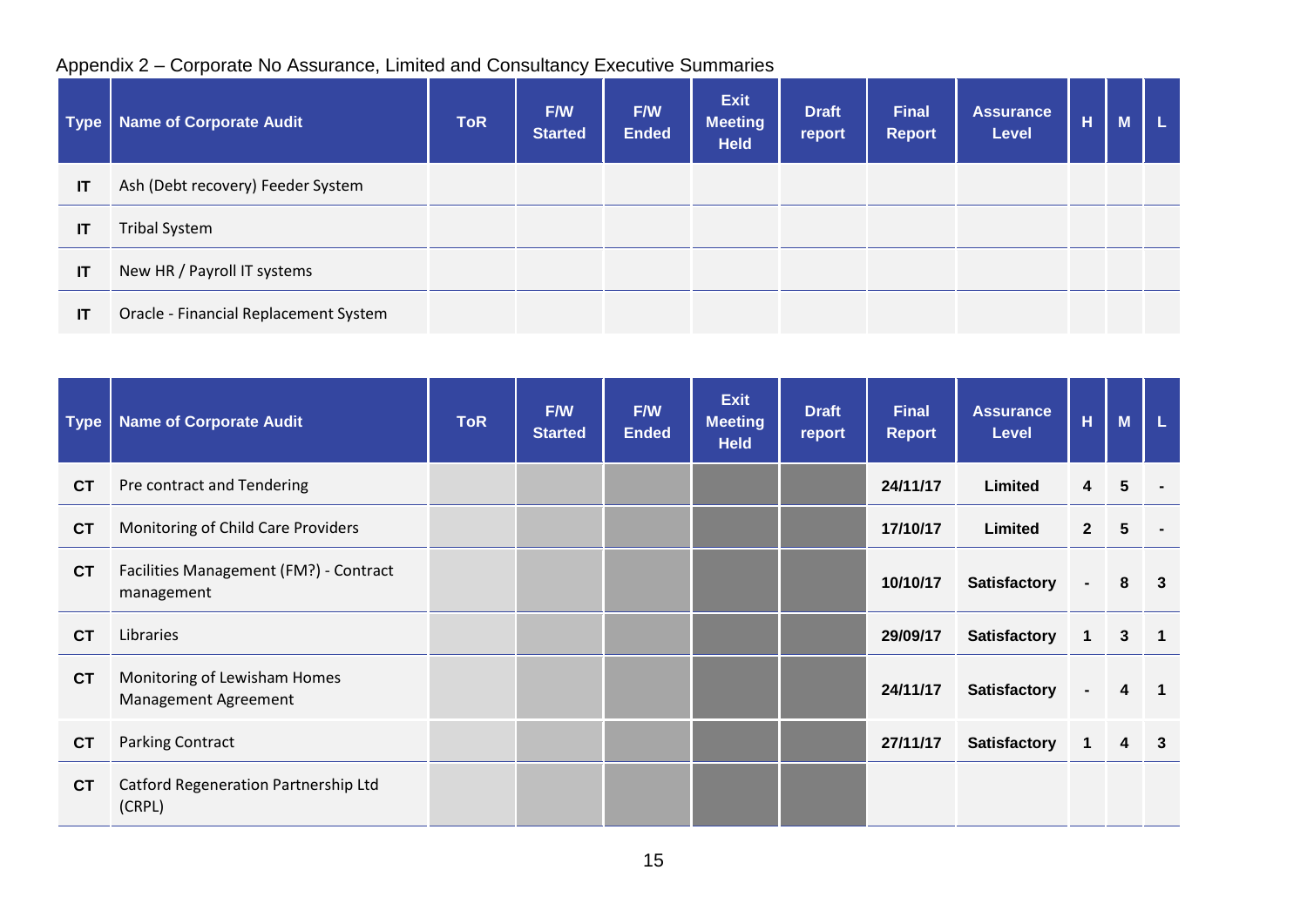| Type      | <b>Name of Corporate Audit</b> | <b>ToR</b> | F/W<br><b>Started</b> | F/W<br><b>Ended</b> | <b>Exit</b><br><b>Meeting</b><br><b>Held</b> | <b>Draft</b><br>report | <b>Final</b><br><b>Report</b> | <b>Assurance</b><br><b>Level</b> | н | M |  |
|-----------|--------------------------------|------------|-----------------------|---------------------|----------------------------------------------|------------------------|-------------------------------|----------------------------------|---|---|--|
| <b>CT</b> | Reed Agency                    |            |                       |                     |                                              |                        |                               |                                  |   |   |  |
| <b>CT</b> | <b>Health Visitor Contract</b> |            |                       |                     |                                              |                        |                               |                                  |   |   |  |
| <b>CT</b> | Procurement Arrangements       |            |                       |                     |                                              |                        |                               |                                  |   |   |  |

| <b>Type</b> | <b>Name of Corporate Audit</b>                                               | <b>ToR</b> | F/W<br><b>Started</b> | F/W<br><b>Ended</b> | <b>Exit</b><br><b>Meeting</b><br><b>Held</b> | <b>Draft</b><br>report | <b>Final</b><br><b>Report</b> | <b>Assurance</b><br><b>Level</b> | Ĥ              | M              | L                       |
|-------------|------------------------------------------------------------------------------|------------|-----------------------|---------------------|----------------------------------------------|------------------------|-------------------------------|----------------------------------|----------------|----------------|-------------------------|
| <b>GN</b>   | IR35 - off payroll engagements                                               |            |                       |                     |                                              |                        | 09/11/17                      | <b>Satisfactory</b>              | $\blacksquare$ | $\mathbf{2}$   |                         |
| <b>GN</b>   | New MASH Arrangements (CYP)                                                  |            |                       |                     |                                              |                        | 28/09/17                      | <b>Consultancy</b>               | $\mathbf{1}$   | $\overline{7}$ | $\overline{\mathbf{3}}$ |
| <b>GN</b>   | Blue Badges, Freedom Passes,<br>Discretionary Passes and Taxi cards          |            |                       |                     |                                              |                        | 26/10/17                      | <b>Substantial</b>               |                | 1              |                         |
| <b>GN</b>   | Adult Social Care Peer review action plan                                    |            |                       |                     |                                              |                        | 26/09/17                      | <b>Substantial</b>               |                | $\mathbf{2}$   | 4                       |
| <b>GN</b>   | Key Performance Indicators (KPIs) and<br>Departmental Service Plans.         |            |                       |                     |                                              |                        | 21/07/17                      | <b>Consultancy</b>               |                | 8              | -1                      |
| <b>GN</b>   | Apprenticeships, Graduates and other<br><b>Professional Training Schemes</b> |            |                       |                     |                                              |                        | 18/07/17                      | <b>Substantial</b>               |                | $\mathbf{2}$   | -1                      |
| <b>GN</b>   | Homelessness                                                                 |            |                       |                     |                                              |                        | 27/11/18                      | <b>Satisfactory</b>              |                | 6              | -2                      |
| <b>GN</b>   | Youth offending                                                              |            |                       |                     |                                              |                        | 06/02/18                      | <b>Consultancy</b>               |                | 9              |                         |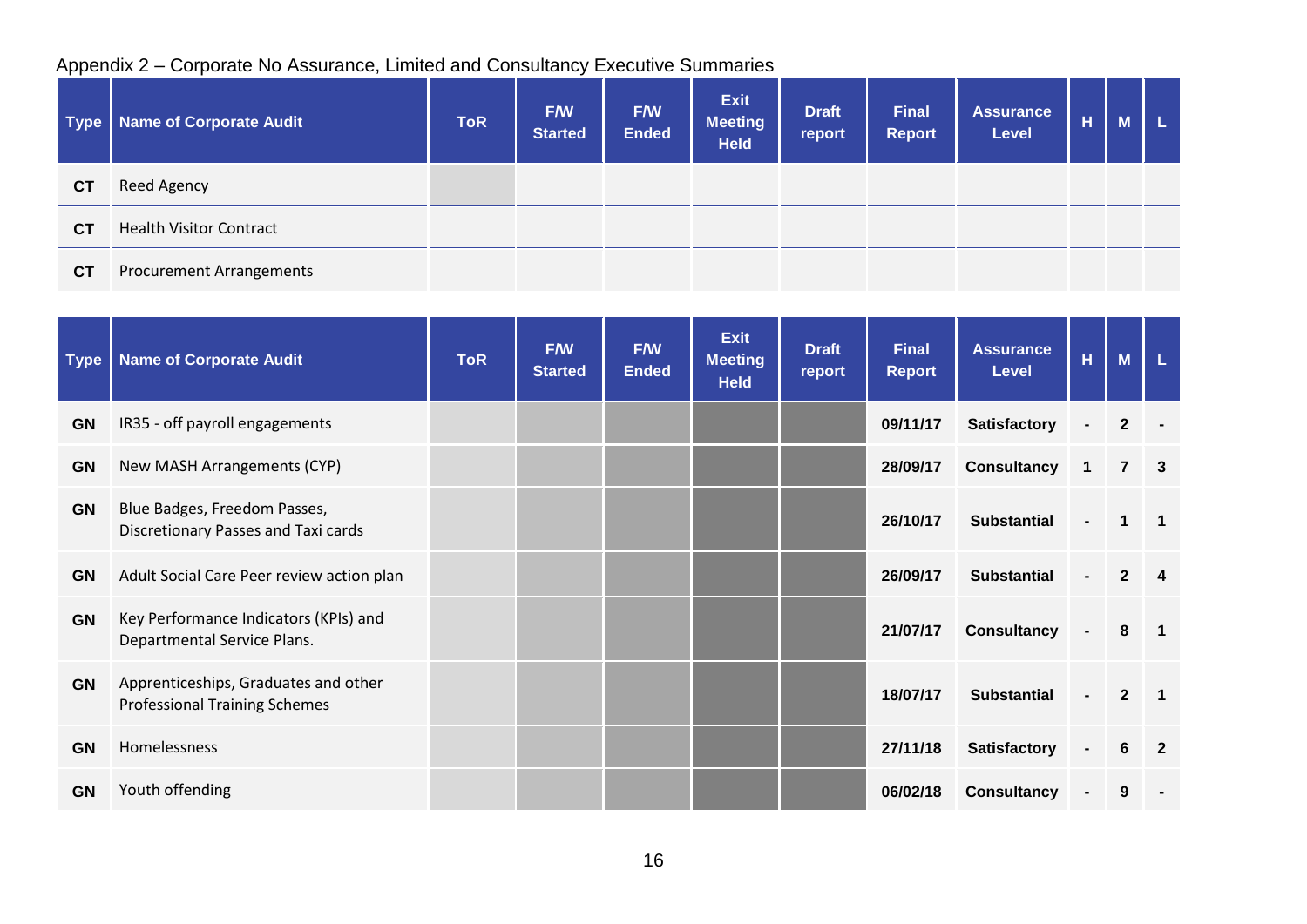| <b>Type</b> | <b>Name of Corporate Audit</b>                                   | <b>ToR</b> | F/W<br><b>Started</b> | F/W<br><b>Ended</b> | <b>Exit</b><br><b>Meeting</b><br><b>Held</b> | <b>Draft</b><br>report | <b>Final</b><br><b>Report</b> | <b>Assurance</b><br><b>Level</b> | $\overline{\mathsf{H}}$ | M                       | L               |
|-------------|------------------------------------------------------------------|------------|-----------------------|---------------------|----------------------------------------------|------------------------|-------------------------------|----------------------------------|-------------------------|-------------------------|-----------------|
| <b>GN</b>   | Garden waste service                                             |            |                       |                     |                                              |                        | 05/01/18                      | <b>Satisfactory</b>              | $\mathbf{1}$            | $\overline{\mathbf{r}}$ | $5\phantom{.0}$ |
| GN          | FOI / DPA                                                        |            |                       |                     |                                              |                        | 09/02/18                      | <b>Satisfactory</b>              | $\blacksquare$          | $\overline{7}$          | $\overline{4}$  |
| <b>GN</b>   | <b>General Data Protection Regulation</b><br>Preparation         |            |                       |                     |                                              |                        |                               |                                  |                         |                         |                 |
| <b>GN</b>   | Initial Contact, Information, and Advice &<br>Assessments-Adults |            |                       |                     |                                              |                        |                               |                                  |                         |                         |                 |
| GN          | <b>Procurement Cards</b>                                         |            |                       |                     |                                              |                        |                               |                                  |                         |                         |                 |
| GN          | <b>Risk Framework</b>                                            |            |                       |                     |                                              |                        |                               |                                  |                         |                         |                 |
| GN          | Door2Door                                                        |            |                       |                     |                                              |                        |                               |                                  |                         |                         |                 |
| GN          | Governors Support                                                |            |                       |                     |                                              |                        |                               |                                  |                         |                         |                 |
| <b>GN</b>   | Adoption Process                                                 |            |                       |                     |                                              |                        |                               |                                  |                         |                         |                 |
| <b>GN</b>   | <b>VAT Audit</b>                                                 |            |                       |                     |                                              |                        |                               |                                  |                         |                         |                 |
| <b>GN</b>   | Grants (Large)                                                   |            |                       |                     |                                              |                        |                               |                                  |                         |                         |                 |
| <b>GN</b>   | Grants (Small)                                                   |            |                       |                     |                                              |                        |                               |                                  |                         |                         |                 |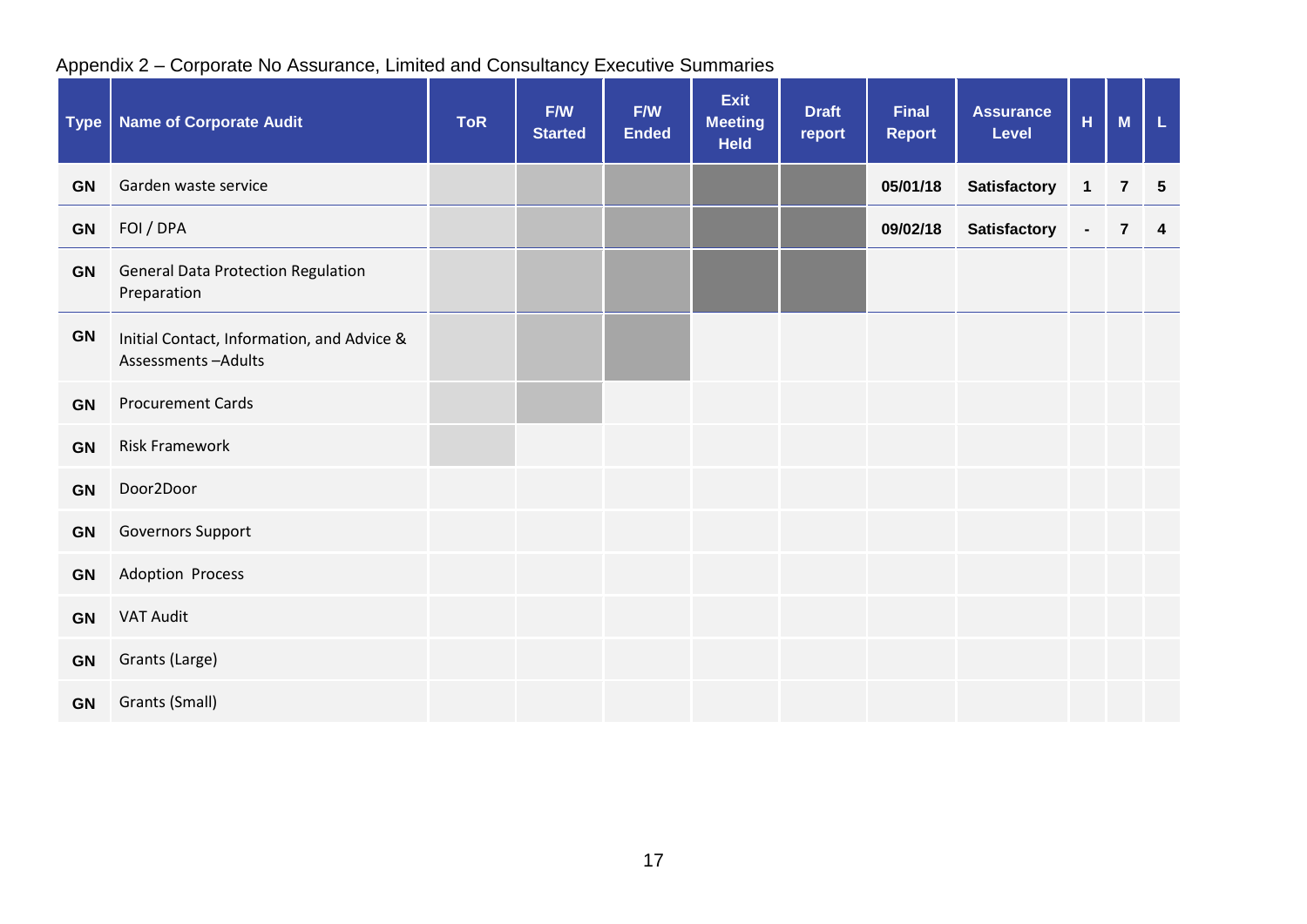#### Executive Summary for Youth Offending Service -2017/18



| Introduction and Terms of Reference (ToR)                                                                                                                                                                                                                                                                                                                                                                                                                                                                                                                                                                                                                                                                                                                                                                                                                                                                                                                                                                             | Service Improvement                                                                                                                                                                                                                                                                                                                                                                                                                                                                                                                                                                       |  |  |  |  |  |  |
|-----------------------------------------------------------------------------------------------------------------------------------------------------------------------------------------------------------------------------------------------------------------------------------------------------------------------------------------------------------------------------------------------------------------------------------------------------------------------------------------------------------------------------------------------------------------------------------------------------------------------------------------------------------------------------------------------------------------------------------------------------------------------------------------------------------------------------------------------------------------------------------------------------------------------------------------------------------------------------------------------------------------------|-------------------------------------------------------------------------------------------------------------------------------------------------------------------------------------------------------------------------------------------------------------------------------------------------------------------------------------------------------------------------------------------------------------------------------------------------------------------------------------------------------------------------------------------------------------------------------------------|--|--|--|--|--|--|
| The background for this consultancy work is included in the ToR at the end of<br>this report. The findings in this report are by exception. This means only<br>those areas where further management action is required to improve internal<br>control are mentioned. This consultancy work is a follow up of the<br>recommendations already identified in the HMIP report. Management are<br>aware of the recommendations and are being addressed in the HMIP<br>Improvement Plan. The criteria for ratings in this report have not considered<br>the ratings applied in the HMIP report.<br><b>Key findings</b>                                                                                                                                                                                                                                                                                                                                                                                                      | 9<br>Total<br>9<br>In two cases examined, the parent/carer actions were not<br>documented in the child or young person's plan; and<br>The process for applying mentoring has not been embedded<br>in the planning process.<br><b>Monitoring of recommendations</b>                                                                                                                                                                                                                                                                                                                        |  |  |  |  |  |  |
| • For one of the sample of 10 cases examined, there was no plan on the<br>Integrated Youth Support System (IYSS) for the child/young person;<br>site.<br>One case had a stated target was not a measurable target;<br>Four out of ten self-assessments examined had not been completed by<br>۰<br>the youth offenders. In addition, there were three instances where the<br>plans had not been signed by the youth officers and nine instances where<br>the plans had not been signed by the youth offenders;<br>In one case examined, the underlying behaviour and reasons for<br>۰<br>offending had not been documented;<br>Screening of a child or young person's speech and therapy needs is not<br>۰<br>currently been performed;<br>For six of the sample of 10 cases examined, there was a lack of evidence<br>۰<br>that plans were adequately reviewed;<br>In two applicable instances, return home interviews had been carried out<br>۰<br>however the results were not retained on file within the Council; | Officers are required to provide progress updates on High or<br>Medium recommendations on the dedicated recommendation<br><b>Follow up reviews</b><br>A follow up review will take place in six months.<br><b>Changes to the scope</b><br>This consultancy work was conducted in line with the agreed<br>Terms of Reference.<br><b>Areas that worked well</b><br>• Plans reflected the Youth Offending Services' (YOS)<br>assessment of the child or young person's needs; and<br>Interventions undergo periodic and comprehensive quality<br>assurance through the use of case auditing. |  |  |  |  |  |  |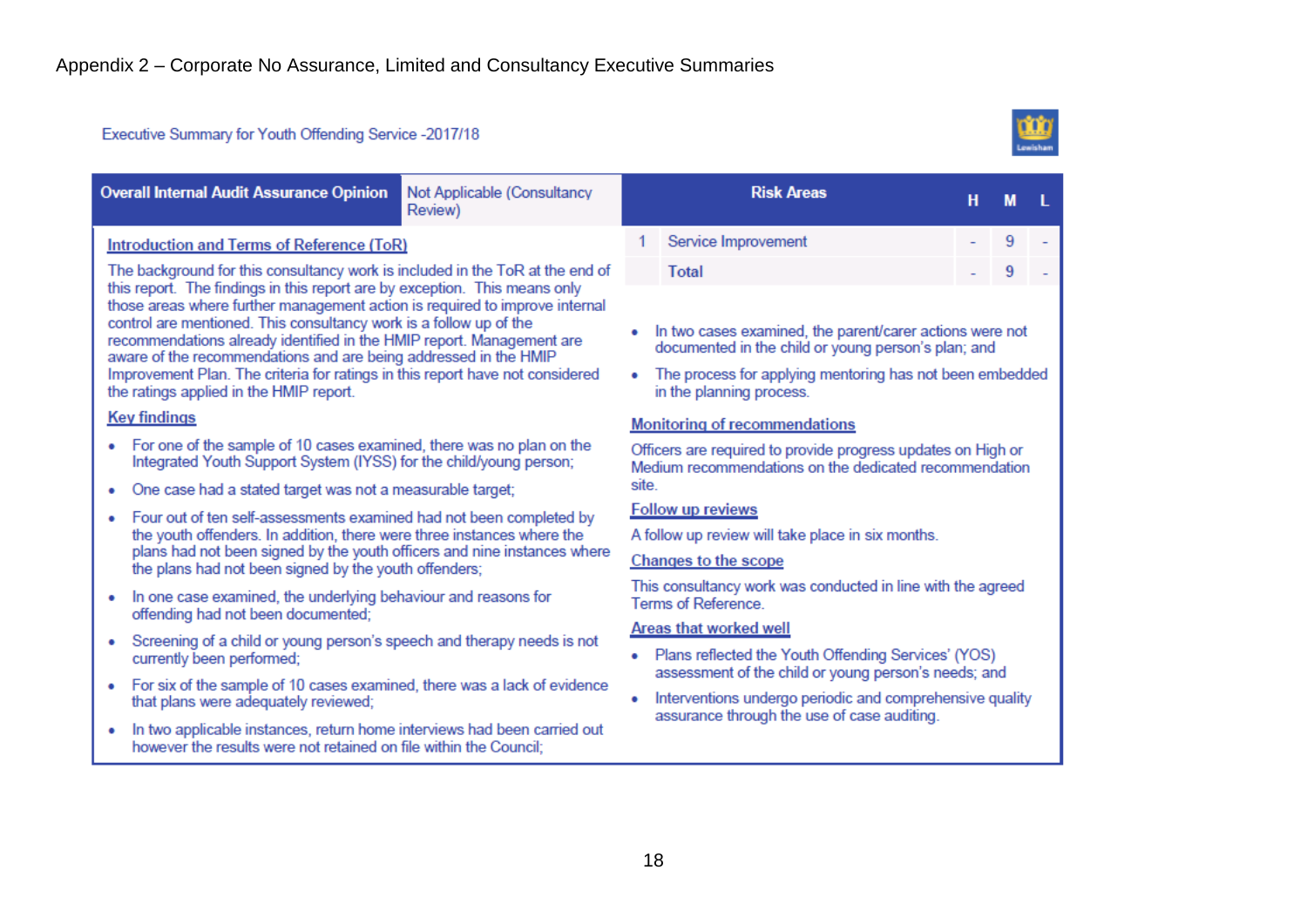# Appendix 3 - Status of corporate recommendations.

| Name of Audit (Corporate)                            | Opinion      | <b>Final Report</b><br><b>Date</b> | <b>Recs Overdue</b> | Re-opened at F/up | Re-occurring<br>(core only) |
|------------------------------------------------------|--------------|------------------------------------|---------------------|-------------------|-----------------------------|
| Accounts Payable 2016-17                             | Limited      | 16/03/2017                         | $\overline{2}$      | $\overline{4}$    | 3                           |
| Accounts Receivable 16-17                            | Limited      | 18/05/2017                         | $\mathbf 1$         |                   | $\mathbf 1$                 |
| Adult Social Care System - Back up and<br><b>BCP</b> | Limited      | 04/04/2016                         | 1                   | $\overline{2}$    |                             |
| Appointeeship and Deputyship 2015-16                 | Satisfactory | 07/06/2016                         | $\mathbf{1}$        | $\mathbf{1}$      |                             |
| Banking 16-17                                        | Limited      | 18/05/2017                         |                     | $\overline{4}$    |                             |
| Budget Monitoring and Setting 2016-17                | Substantial  | 03/03/2017                         | $\mathbf{1}$        |                   | $\mathbf 1$                 |
| Budget Monitoring and Setting 2017-18                | Satisfactory | 05/12/2017                         | $\overline{4}$      |                   | $\overline{4}$              |
| Capital Expenditure 17-18                            | Satisfactory | 10/01/2018                         | 1                   |                   | $\mathbf 1$                 |
| Client Contributions to Care Provision 16-17         | Satisfactory | 24/05/2017                         |                     |                   | 1                           |
| Compliance with the DPA 1998                         | Satisfactory | 04/05/2016                         |                     | $\overline{2}$    |                             |
| Food Safety, Hygiene and Standards                   | Satisfactory | 27/05/2016                         | 1                   |                   |                             |
| Garden Waste Service 2017/18                         | Satisfactory | 05/01/2018                         | 8                   |                   |                             |
| Homelessness Applicants 2017/18                      | Satisfactory | 27/11/2017                         | 4                   |                   |                             |
| <b>ICT Disaster Recovery</b>                         | Substantial  | 04/11/2017                         | 1                   |                   |                             |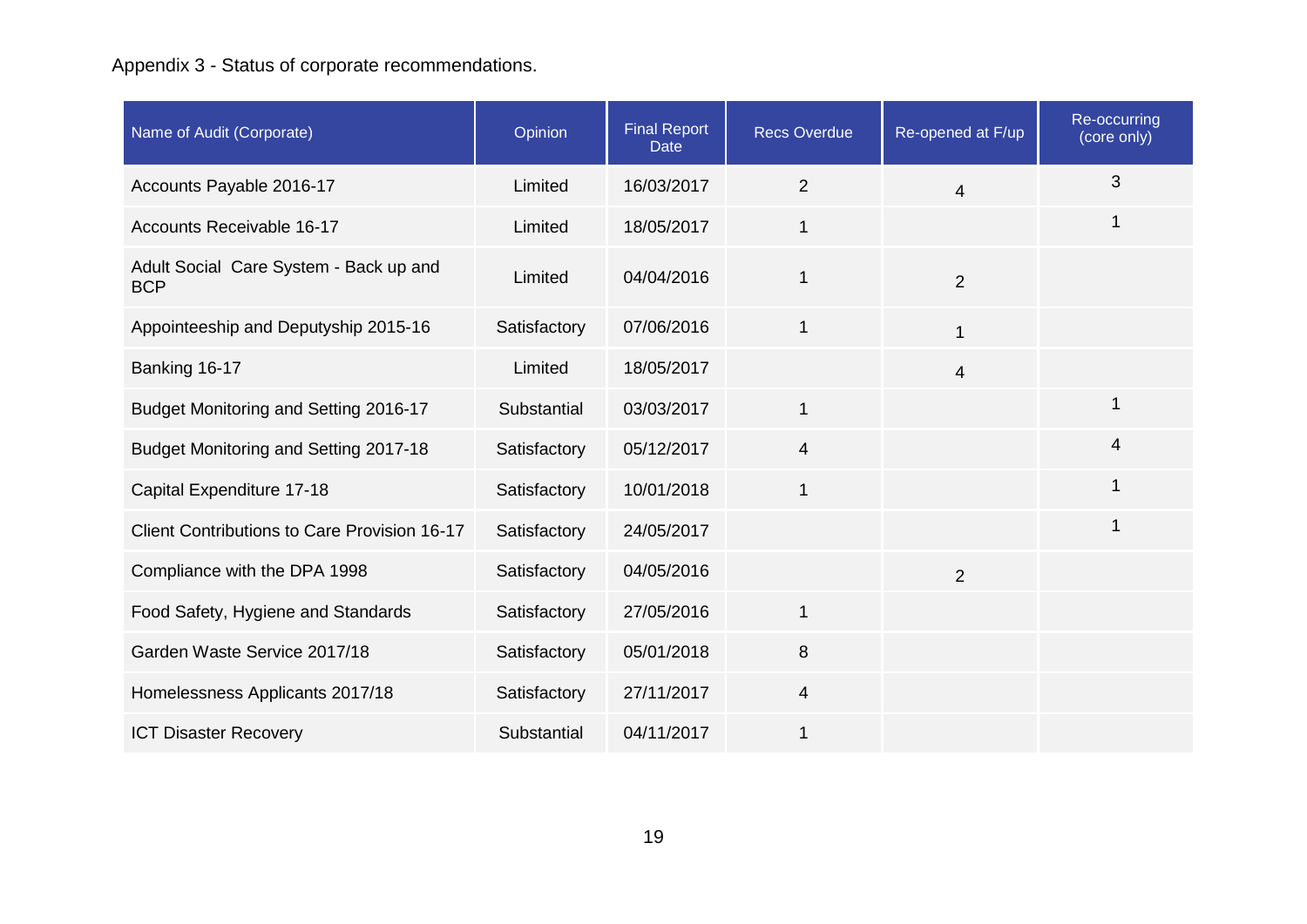# Appendix 3 - Status of corporate recommendations.

| Name of Audit (Corporate)                               | Opinion      | <b>Final Report</b><br><b>Date</b> | <b>Recs Overdue</b> | Re-opened at F/up | Re-occurring<br>$\overline{(\text{core only})}$ |
|---------------------------------------------------------|--------------|------------------------------------|---------------------|-------------------|-------------------------------------------------|
| IR35 - Off Payroll Engagements                          | Satisfactory | 09/11/2017                         | 1                   |                   |                                                 |
| <b>Mobile Devices Contract 16-17</b>                    | Satisfactory | 07/07/2017                         | 1                   |                   |                                                 |
| Monitoring of Child Care Providers                      | Limited      | 17/10/2017                         | $\overline{7}$      |                   |                                                 |
| Multi-Agency Safeguarding Hub<br>Arrangements 2017/18   | Consultancy  | 28/09/2017                         | 6                   |                   |                                                 |
| Payments to Adult Care Providers 2016-17                | Satisfactory | 05/05/2017                         | 1                   |                   | 3                                               |
| Payments to Care Providers and Foster<br>Carers 2016-17 | Satisfactory | 05/05/2017                         | $\mathbf 1$         |                   | 1                                               |
| Payroll 2017-18                                         | Substantial  | 06/12/2017                         | 1                   |                   |                                                 |
| Pensions 17-18                                          | Satisfactory | 15/01/2018                         | 1                   |                   |                                                 |
| Pre-contract and Tendering 2017-18                      | Limited      | 24/11/2017                         | 3                   |                   |                                                 |
| Processes for Payments to Main Providers<br>(Child)     | Consultancy  | 14/06/2016                         | $\overline{4}$      | $\overline{2}$    |                                                 |
| Public Access to Information 2015-16                    | Satisfactory | 04/05/2016                         |                     | 1                 |                                                 |
| Public Health - Statutory Services 15-16                | Satisfactory | 06/06/2016                         | $\mathbf 1$         | 1                 |                                                 |
| <b>Public Sector Network 16-17</b>                      | Limited      | 01/02/2017                         |                     | 1                 |                                                 |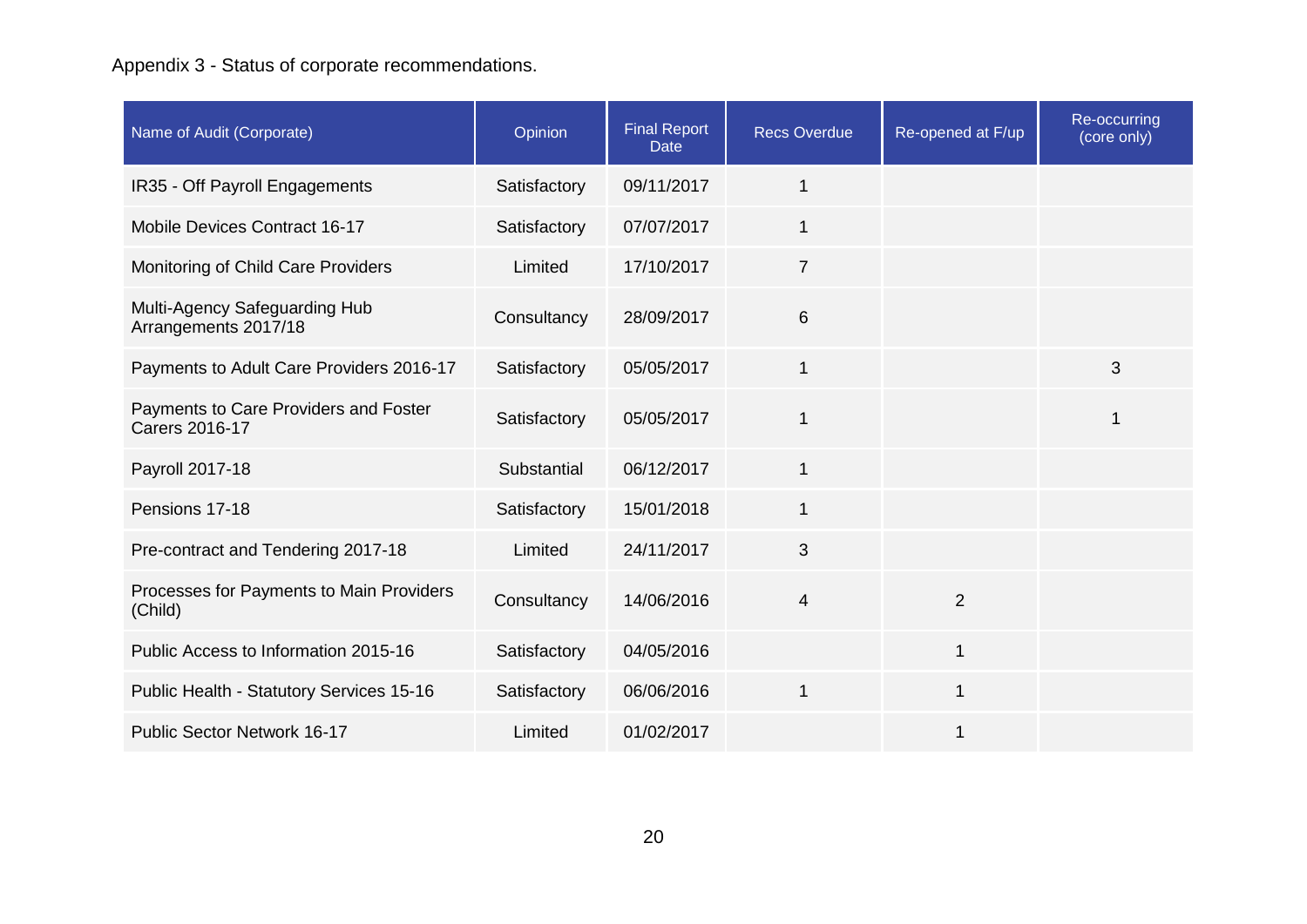# Appendix 3 - Status of corporate recommendations.

| Name of Audit (Corporate)            | Opinion      | <b>Final Report</b><br>Date | <b>Recs Overdue</b> | Re-opened at F/up | Re-occurring<br>(core only) |
|--------------------------------------|--------------|-----------------------------|---------------------|-------------------|-----------------------------|
| Schools' Catering Contract 16-17     | Limited      | 03/03/2017                  |                     | 3                 |                             |
| SharePoint 14-15                     | Satisfactory | 13/10/2015                  |                     | 2                 |                             |
| South London and Maudsley NHS (SLaM) | Satisfactory | 14/07/2015                  |                     |                   |                             |
|                                      |              | total                       | 54                  | 23                | 15                          |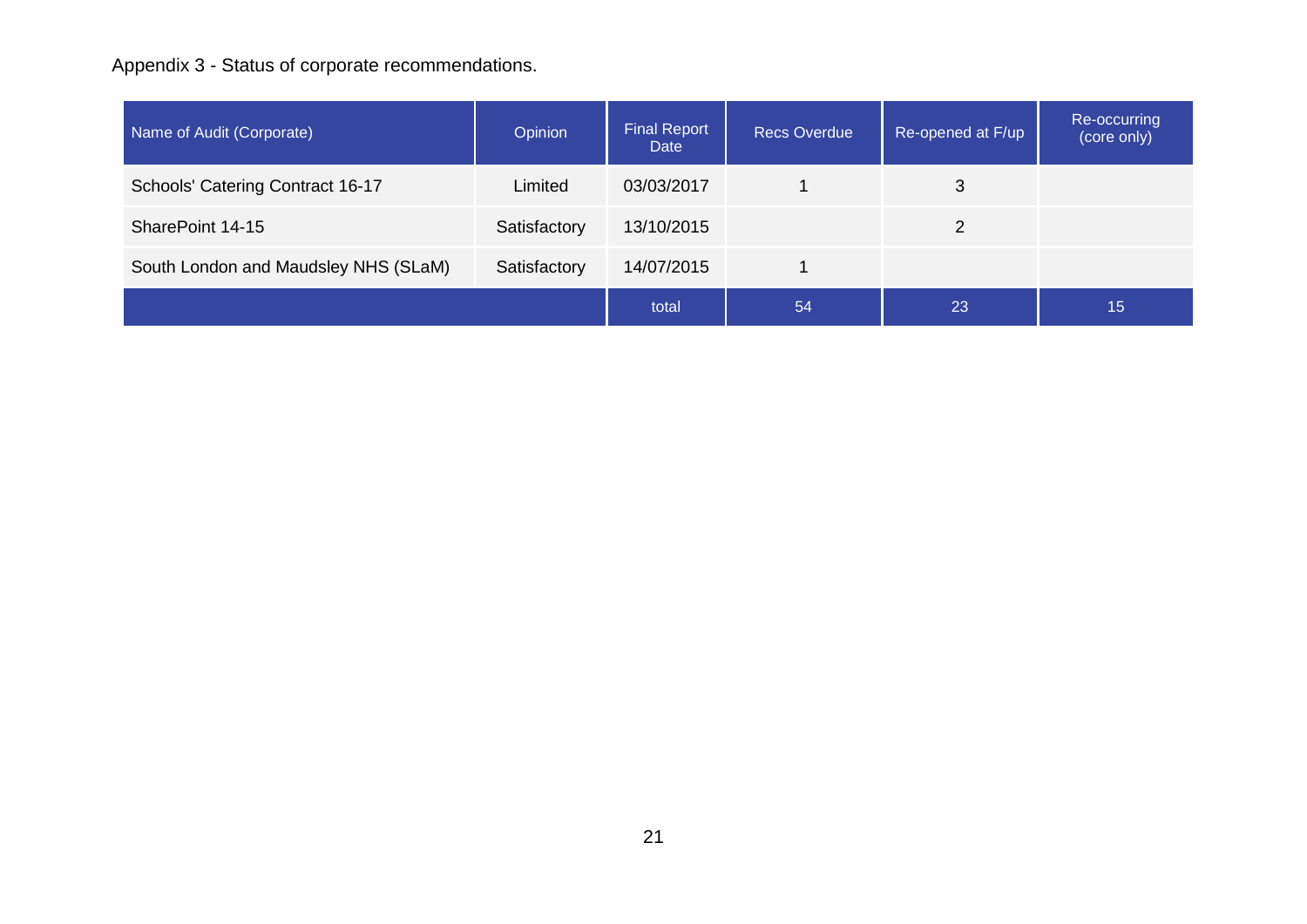# Appendix 4 – Schools audit plan and progress

| <b>Name of Corporate Audit</b>      | F/W<br><b>Started</b> | <b>F/W Ended</b> | <b>Draft</b><br>report | <b>Final</b><br><b>Report</b> | <b>Assurance</b><br><b>Level</b> | H                        | M              | L               |
|-------------------------------------|-----------------------|------------------|------------------------|-------------------------------|----------------------------------|--------------------------|----------------|-----------------|
| St John Baptist CE Primary          |                       |                  |                        | 19/10/17                      | Substantial                      | $\overline{\phantom{a}}$ | $\overline{5}$ | 3               |
| <b>Greenvale Special</b>            |                       |                  |                        | 10/10/17                      | Substantial                      | $\overline{\phantom{a}}$ | 5              | 10              |
| <b>Childeric Primary</b>            |                       |                  |                        | 24/07/17                      | Substantial                      | $\overline{\phantom{a}}$ | 3              | 8               |
| <b>Haseltine Primary</b>            |                       |                  |                        | 28/09/17                      | Substantial                      | $\blacksquare$           | $\overline{4}$ | $\overline{5}$  |
| Downderry Primary                   |                       |                  |                        | 26/07/17                      | Satisfactory                     | $\overline{\phantom{a}}$ | $9\,$          | $\overline{7}$  |
| <b>Perrymount Primary</b>           |                       |                  |                        | 13/09/17                      | Substantial                      | $\overline{\phantom{a}}$ | $\overline{7}$ | $6\phantom{1}6$ |
| John Ball Primary                   |                       |                  |                        | 26/09/17                      | Satisfactory                     | $\overline{\phantom{a}}$ | 9              | 9               |
| Kelvin Grove Primary                |                       |                  |                        | 22/11/17                      | Substantial                      | $\overline{\phantom{a}}$ | 8              | $\overline{4}$  |
| <b>Brent Knoll School</b>           |                       |                  |                        | 25/01/18                      | Satisfactory                     | $\mathbf{1}$             | 15             | 10              |
| <b>Eliot Bank Primary</b>           |                       |                  |                        | 20/12/17                      | Substantial                      |                          |                | 2               |
| <b>Gordonbrock Primary</b>          |                       |                  |                        | 07/02/18                      | Substantial                      |                          | $\mathbf{1}$   | $\mathbf 1$     |
| New Woodlands                       |                       |                  |                        |                               |                                  |                          |                |                 |
| Elfrida Primary                     |                       |                  |                        |                               |                                  |                          |                |                 |
| St Saviour's RC Primary             |                       |                  |                        |                               |                                  |                          |                |                 |
| <b>Holy Trinity CE Primary</b>      |                       |                  |                        |                               |                                  |                          |                |                 |
| St William of York Catholic Primary |                       |                  |                        |                               |                                  |                          |                |                 |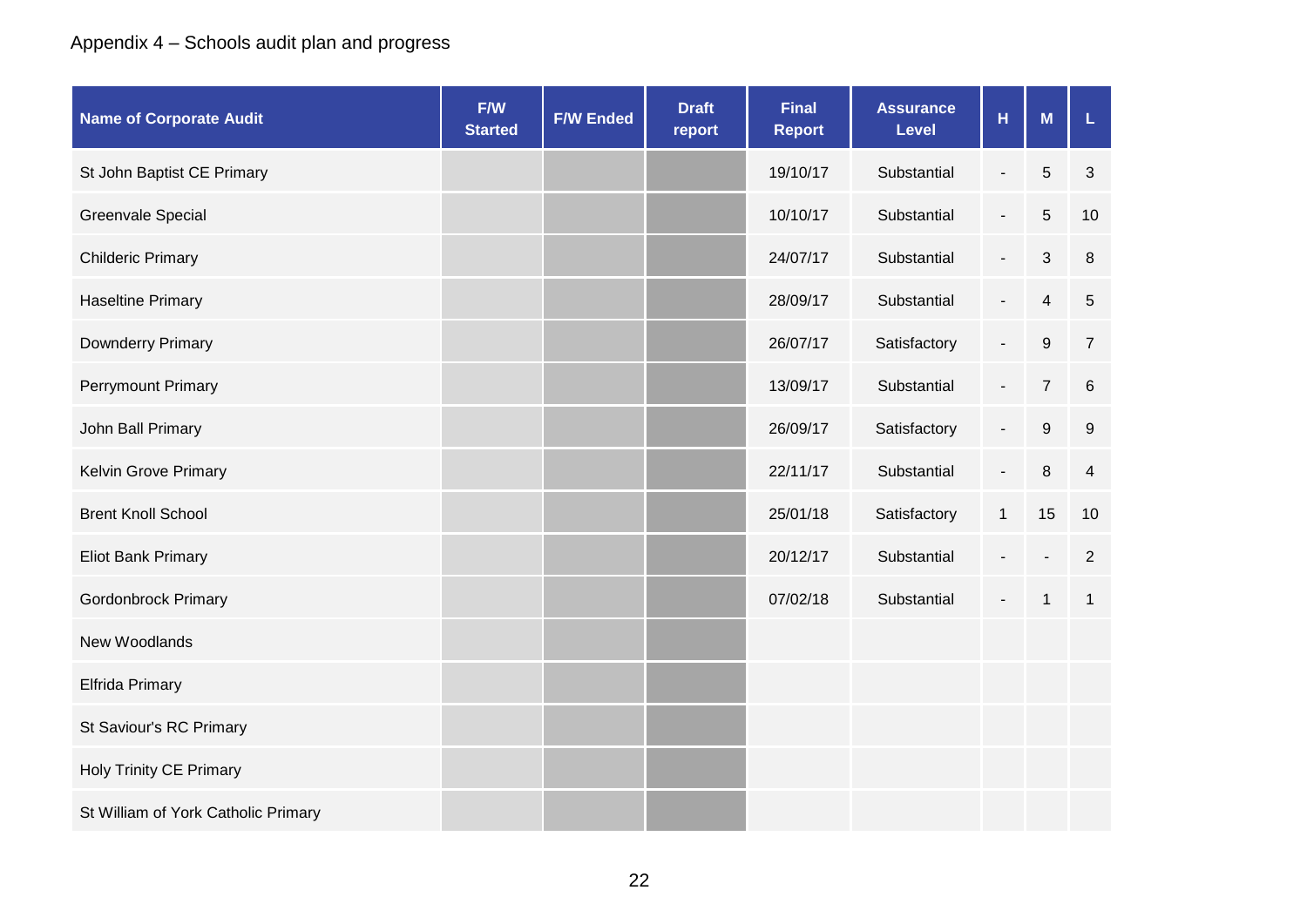# Appendix 4 – Schools audit plan and progress

| <b>Name of Corporate Audit</b>         | F/W<br><b>Started</b> | <b>F/W Ended</b> | <b>Draft</b><br>report | <b>Final</b><br><b>Report</b> | <b>Assurance</b><br><b>Level</b> | H | M | L |
|----------------------------------------|-----------------------|------------------|------------------------|-------------------------------|----------------------------------|---|---|---|
| All Saints CE Primary                  |                       |                  |                        |                               |                                  |   |   |   |
| St George's CE Primary                 |                       |                  |                        |                               |                                  |   |   |   |
| <b>Coopers Lane Primary</b>            |                       |                  |                        |                               |                                  |   |   |   |
| <b>Grinling Gibbons Primary</b>        |                       |                  |                        |                               |                                  |   |   |   |
| St James' Hatcham CE Primary           |                       |                  |                        |                               |                                  |   |   |   |
| <b>Brindishe Lee Primary</b>           |                       |                  |                        |                               |                                  |   |   |   |
| <b>Baring Primary</b>                  |                       |                  |                        |                               |                                  |   |   |   |
| <b>Beecroft Garden Primary</b>         |                       |                  |                        |                               |                                  |   |   |   |
| St Bartholomew's CE Primary            |                       |                  |                        |                               |                                  |   |   |   |
| Sir Francis Drake Primary              |                       |                  |                        |                               |                                  |   |   |   |
| St Winifred's Primary Catholic Primary |                       |                  |                        |                               |                                  |   |   |   |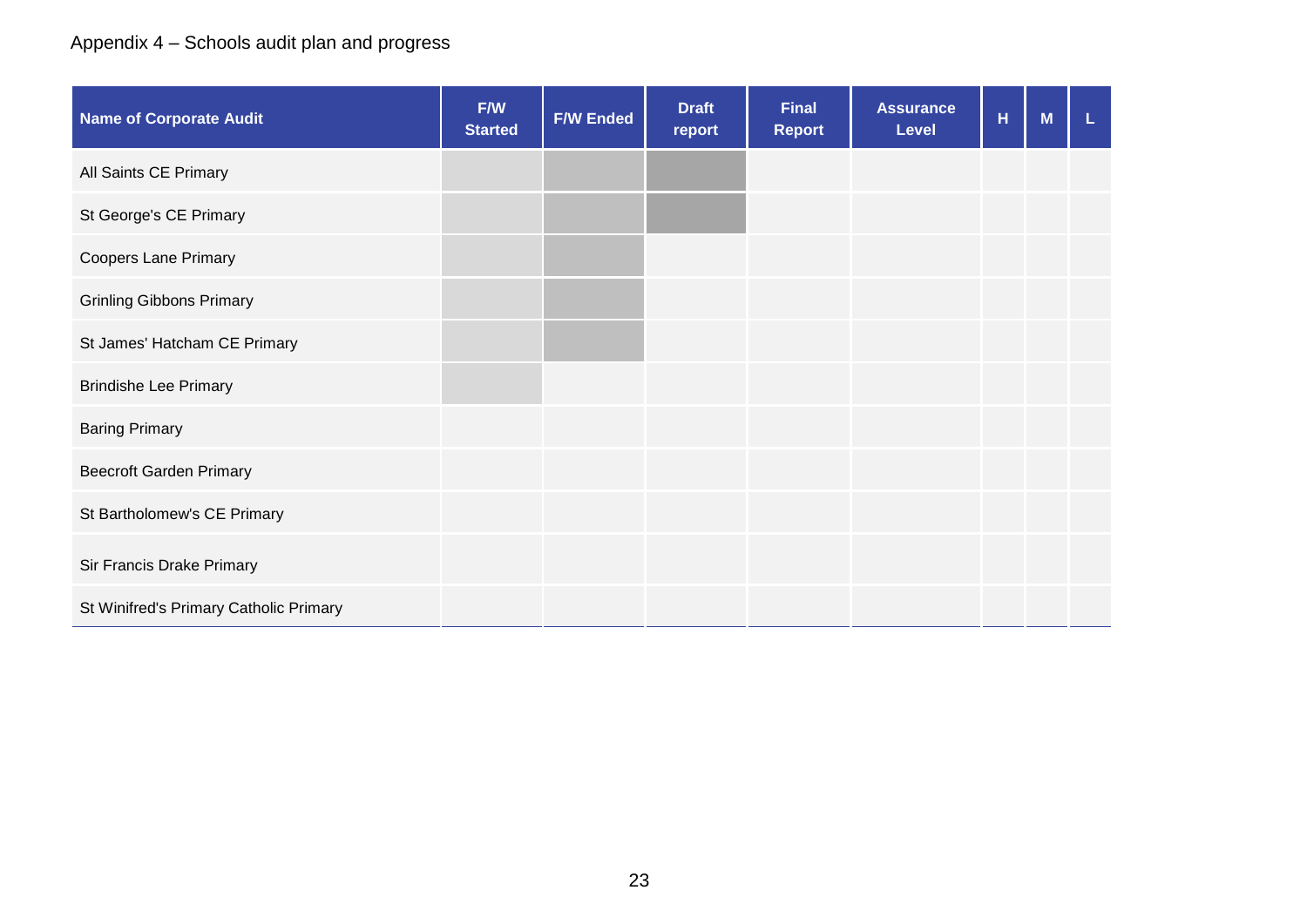| Name of Audit (Schools)                | Opinion      | <b>Final Report Date</b> | <b>Recs</b><br>Overdue |
|----------------------------------------|--------------|--------------------------|------------------------|
| <b>Childeric Primary School</b>        | Substantial  | 26/07/2017               | 1                      |
| Childeric Primary School 2017-18       | Substantial  | 26/07/2017               | $\overline{2}$         |
| Drumbeat Special School 16/17          | Substantial  | 30/03/2017               | 3                      |
| Forest Hill School 2015-16             | Satisfactory | 28/02/2016               | $\mathbf 1$            |
| Holy Trinity CE Primary School 2017-18 | Satisfactory | 08/12/2017               | $\overline{2}$         |
| John Ball Primary School 2017-18       | Satisfactory | 28/09/2017               | 9                      |
| Kelvin Grove Primary School 2017-18    | Substantial  | 24/11/2017               | $\overline{2}$         |
| Marvels Lane 16-17                     | Satisfactory | 19/03/2017               | $\mathbf 1$            |
| Prendergast - Hilly Fields 2015-16     | Satisfactory | 31/07/2016               | $\overline{2}$         |
| Prendergast Vale School 2015/16        | Substantial  | 31/07/2016               | 3                      |
| Rangefield Primary School 16-17        | Satisfactory | 08/02/2017               | $\overline{2}$         |
| St Augustine's Catholic Primary School | Substantial  | 17/03/2017               | $\mathbf 1$            |
| St James Hatcham Primary 14-15         | Satisfactory | 28/02/2015               | $\mathbf{1}$           |
| St John the Baptist School 2017-18     | Substantial  | 21/10/2017               | $\mathbf 1$            |
| St Stephens CE Primary School 2016-17  | Satisfactory | 17/12/2016               | 3                      |
| Torridon Junior School 16-17           | Satisfactory | 18/03/2017               | 1                      |
| Turnham Primary 13-14                  | No Assurance | 02/08/2013               | $\mathbf 1$            |
| Turnham Primary School 16-17           | No Assurance | 06/07/2017               | 24                     |
|                                        |              | <b>TOTAL</b>             | 60                     |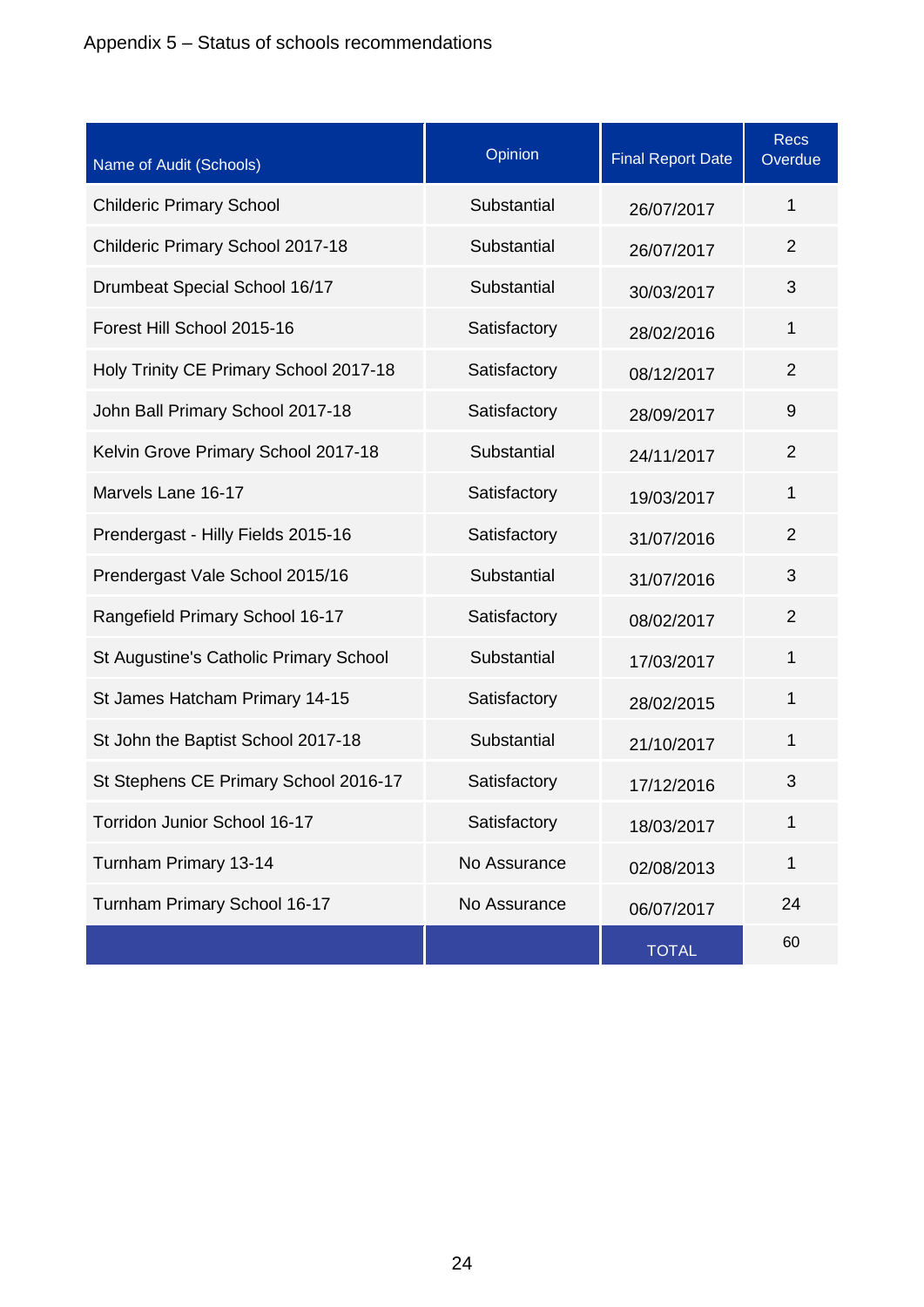| Corporate Audit Name / Area                             | <b>Indicative Scope</b>                                                                                                                          |
|---------------------------------------------------------|--------------------------------------------------------------------------------------------------------------------------------------------------|
| <b>TPF - Grant claims</b>                               | To review the TPF grant claims as required by                                                                                                    |
| Hand over from Hospital Discharge<br>Neighbourhood team | A review the process, including payments and how it will<br>feed into the pathway digital project and moving to an<br>electronic way of working. |
| <b>Recruitment Process</b>                              | To review the process from DEP to appointment                                                                                                    |
| <b>Disability Facilities Grant</b>                      | To review the process of the grant from initial application to<br>approval / monitoring of spend                                                 |
| Waste Management (Domestic)-<br>Contract Monitoring.    | To review the contract monitoring for the waste (domestic)<br>contract.                                                                          |
| Pooled Budgets and Better Care<br>Fund                  | To review the governance and monitoring of pooled<br>budgets.                                                                                    |
| School trading Website                                  | To review the new trading website                                                                                                                |
| Early help, Referral and<br><b>Assessment service</b>   | To review the framework around Early Help, Referral and<br>Assessment service.                                                                   |
| Apprenticeship levy, including<br>schools               | To review how the apprenticeship levy (training) and non-<br>mayoral apprenticeship programme is being used within the<br>council.               |
| <b>SEND / CWCNS Service</b>                             | To review the SEND / CWCNS process / framework                                                                                                   |
| <b>Icasework</b>                                        | To review the new Icasework system for complaints for<br>security and access permission.                                                         |
| <b>Pre Financial Assessment Process</b>                 | To review the process of pre financial assessments.                                                                                              |
| <b>DOLS</b>                                             | To review the council's arrangements for DoL<br>arrangements.                                                                                    |
| <b>Agile Working Project</b>                            | To review the project for Agile working, to include the roll<br>out of new IT, policies and training                                             |
| <b>Contract Management</b>                              | To review the contract management across the all<br>directorates                                                                                 |
| <b>Schools Finance</b>                                  | To review the framework, support and advice of the school<br>finance team.                                                                       |
| Complaints (Corporate)                                  | To review the complaints framework for dealing with<br>corporate complaints                                                                      |
| <b>BCP</b> for core services                            | TBC - Discussions with Head of BCP / DR to agree a rolling<br>audit plan as BCP in all risk registers                                            |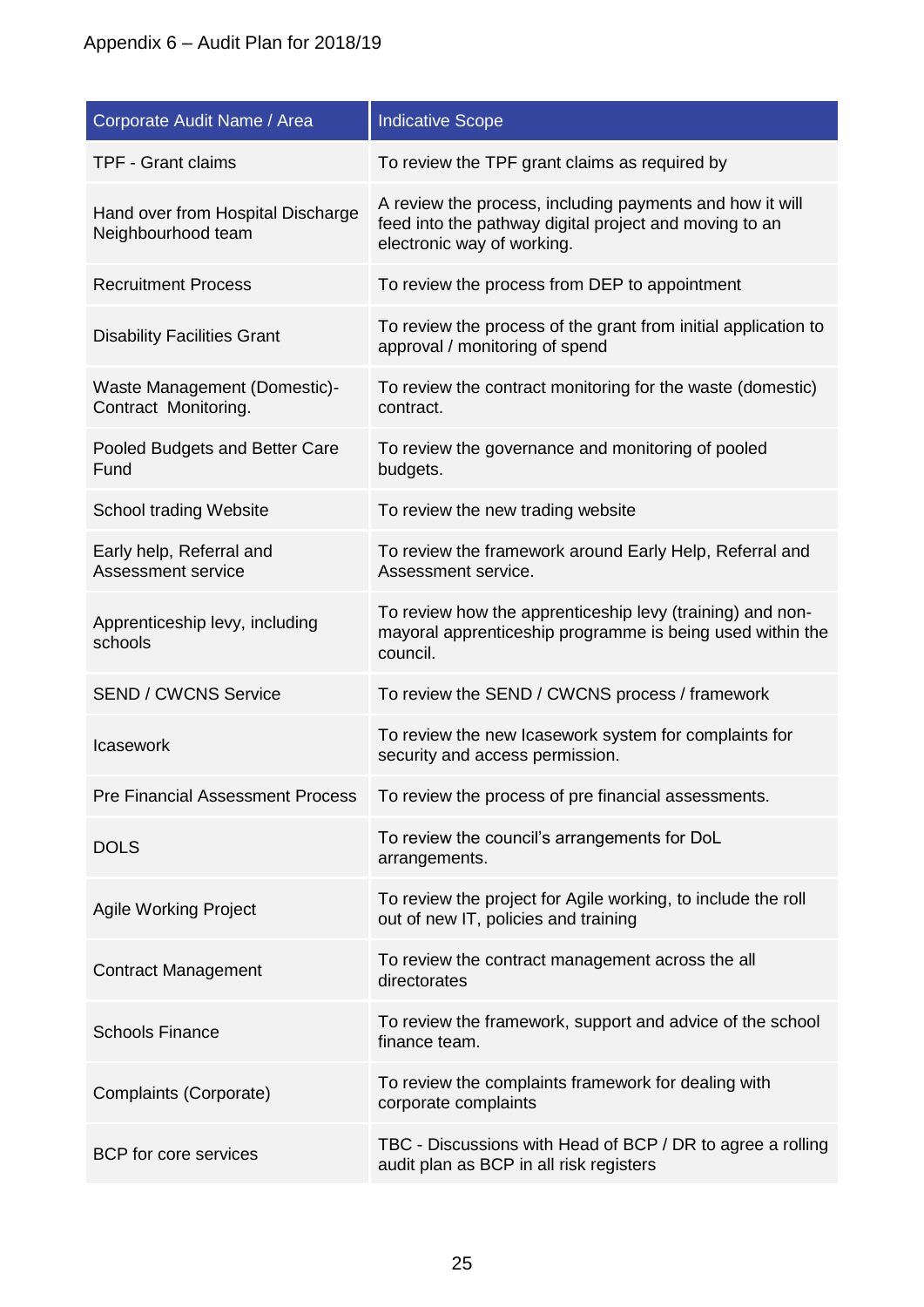| Corporate Audit Name / Area                                                                | <b>Indicative Scope</b>                                                                                                                                                       |
|--------------------------------------------------------------------------------------------|-------------------------------------------------------------------------------------------------------------------------------------------------------------------------------|
| <b>Supplier Resilience</b>                                                                 | To review the framework on how the council ensures<br>current supplier (major) have the resilience to continue to<br>provide services to the council after award of contract. |
| <b>CSC Case and Budget</b><br>Management                                                   | To review the process / controls where the CSC is<br>overspent to see if changes to improve the budget situation<br>can be resolved (subject to project progression)          |
| <b>Labour Construction Hub</b>                                                             | To review the scheme run by the council to match<br>experienced construction staff to constructors. To include<br>training individuals.                                       |
| Health and Safety (corporate)                                                              | Scope to be agreed. Head of Corporate Resources area                                                                                                                          |
| Accounts Payable 18-19 (Core<br><b>Financial Audit)</b>                                    | Standard core financial testing programme                                                                                                                                     |
| <b>Accounts Receivable and Debt</b><br>Recovery 18-19 (Core Financial<br>Audit)            | Standard core financial testing programme                                                                                                                                     |
| Banking 18-19 (Core Financial<br>Audit)                                                    | Standard core financial testing programme                                                                                                                                     |
| <b>Budget Setting and Monitoring 18-</b><br>19 (Core Financial Audit)                      | Standard core financial testing programme                                                                                                                                     |
| Business Rates 18-19 (Core<br><b>Financial Audit)</b>                                      | Standard core financial testing programme                                                                                                                                     |
| Capital Expenditure 18-19 (Core<br>Financial Audit)                                        | Standard core financial testing programme                                                                                                                                     |
| <b>Client Contribution for Care</b><br>Provision 18-19 (Core Financial<br>Audit)           | Standard core financial testing programme                                                                                                                                     |
| Council Tax 18-19 (Core Financial<br>Audit)                                                | Standard core financial testing programme                                                                                                                                     |
| Direct Payments (Core Financial<br>Audit) 18-19                                            | Standard core financial testing programme                                                                                                                                     |
| Housing Benefit and Council Tax<br>Reduction Scheme (CTRS) 18-19<br>(Core Financial Audit) | Standard core financial testing programme                                                                                                                                     |
| Main Accounting 18-19 (Core<br><b>Financial Audit)</b>                                     | Standard core financial testing programme                                                                                                                                     |
| Non-Current Assets 18-19 (Core<br><b>Financial Audit)</b>                                  | Standard core financial testing programme                                                                                                                                     |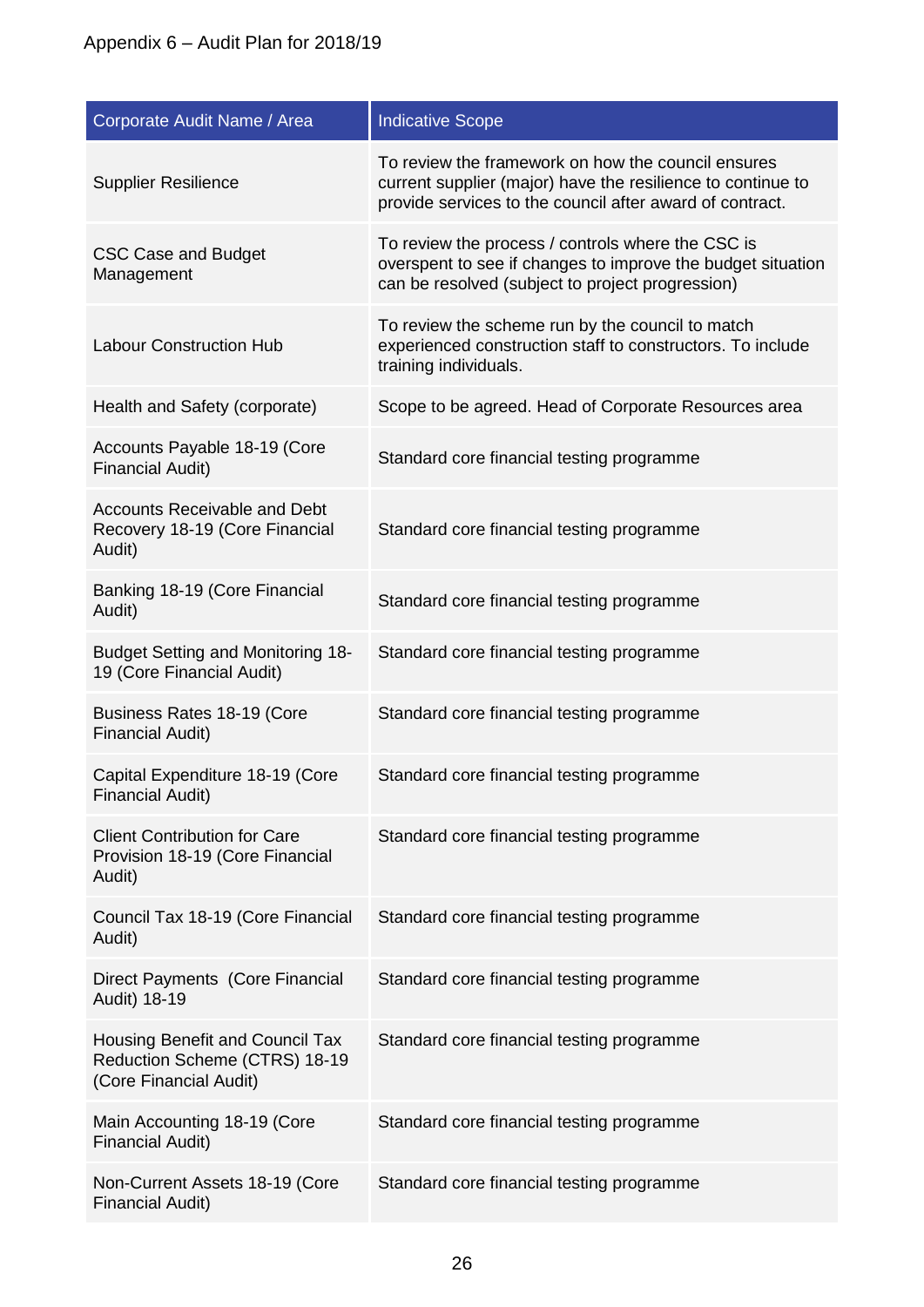| Corporate Audit Name / Area                                                                                       | <b>Indicative Scope</b>                                                                                                                  |
|-------------------------------------------------------------------------------------------------------------------|------------------------------------------------------------------------------------------------------------------------------------------|
| <b>Payments to Adult Care Providers</b><br>18-19 (Core Financial Audit)                                           | Standard core financial testing programme                                                                                                |
| Payments to Child Care Provider<br>and Foster Carers for Looked After<br>Children 18-19 (Core Financial<br>Audit) | Standard core financial testing programme                                                                                                |
| Payroll 18-19 (Core Financial<br>Audit)                                                                           | Standard core financial testing programme                                                                                                |
| Pensions for LGPS 18-19 (Core<br><b>Financial Audit)</b>                                                          | Standard core financial testing programme                                                                                                |
| Pension Investments 18-19 (Core<br><b>Financial Audit)</b>                                                        | Standard core financial testing programme                                                                                                |
| Treasury Management 18-19 (Core<br><b>Financial Audit)</b>                                                        | Standard core financial testing programme                                                                                                |
| ASH - Debt recovery for non<br><b>Housing Benefit</b>                                                             | To review the system for non-HB debt.                                                                                                    |
| New system for Libraries                                                                                          | To review the information governance and security of the IT<br>system.                                                                   |
| <b>AFACT</b>                                                                                                      | Scope to be agreed. Head of Corporate Resources area                                                                                     |
| <b>Risk</b>                                                                                                       | Scope to be agreed. Head of Corporate Resources area                                                                                     |
| Tendering and procuring contracts                                                                                 | To review the pre contract stage of the procurement<br>process                                                                           |
| <b>Homecare Service</b>                                                                                           | To review payments, monitoring of outcomes and<br>performance indicators.                                                                |
| <b>MASH - Adults</b>                                                                                              | To review the structure and governance arrangements and<br>information sharing protocols in the newly formed adult<br><b>MASH</b> team   |
| Implementation of GDPR                                                                                            | To review the implementation of the GDPR across the<br>council and schools.                                                              |
| <b>Besson Street Project</b>                                                                                      | To review the project management.                                                                                                        |
| Rogue Landlords                                                                                                   | To review the framework of Rogue landlord. Including how<br>to identify them, process of resolving issues including any<br>legal action. |
| <b>Bereavement Services</b>                                                                                       | To review the framework surrounding the bereavement<br>services including payments and income.                                           |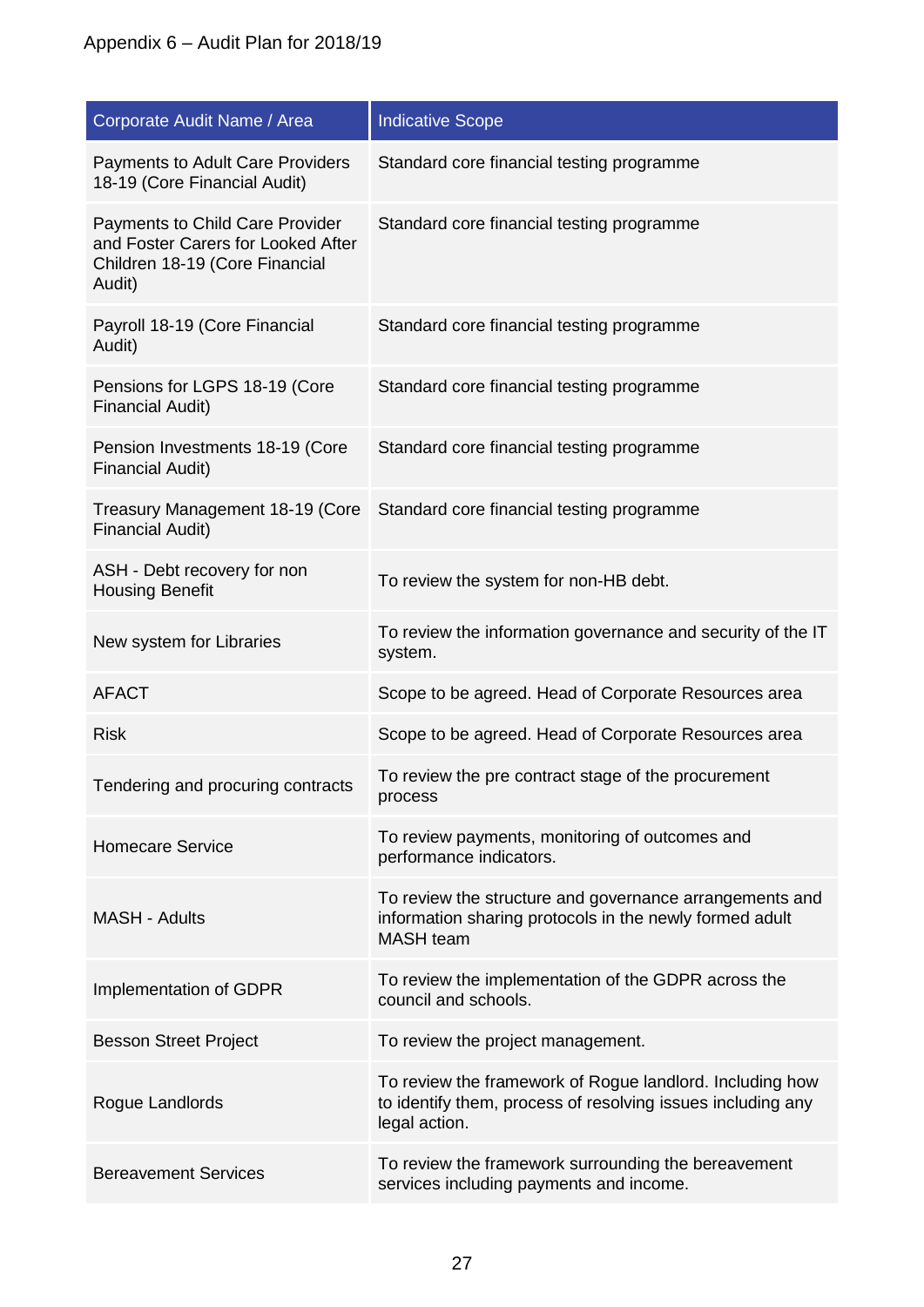| Corporate Audit Name / Area                 | <b>Indicative Scope</b>                                                                                                   |
|---------------------------------------------|---------------------------------------------------------------------------------------------------------------------------|
| <b>Planning Control</b>                     | To review the framework of the planning control<br>department.                                                            |
| <b>Fostering Arrangements</b>               | Audit review to provide assurance surrounding the<br>processes and controls for recruitment checks and adhoc<br>payments. |
| Performance Management<br>Framework for CSC | To review the new framework for performance<br>management.                                                                |
| Child in Need arrangements                  | To review the framework of CIN.                                                                                           |
| <b>Transparency Act Adherence</b>           | To review the how the council complies with the<br>transparency code, including any new / upcoming changes.               |
| Income Generation Programme                 | To review the identification and monitoring of income<br>generation.                                                      |
| Robotics - HB system                        | To review the security of the implementation of robotics in<br>the HB system                                              |
| Self Service IT processes                   | To review the BCP, ease of access and security of the<br>council's self-service systems                                   |
| ACS Interface with financial<br>assessments | Review the changes made to LAS and its interface with<br>Controcc.                                                        |
| Oracle Cloud - Finance                      | Scope to be agreed, subject to the progress of<br>implementation.                                                         |
| Oracle Cloud - HR                           | Pre and post implementation review                                                                                        |
| Oracle Cloud - Payroll                      | Pre and post implementation review                                                                                        |
| New Phone System and BCP                    | To review the new ACD system that is due to be<br>implemented by April 18                                                 |
| Office 365 and SharePoint                   | To review the security and access to office 365 and<br><b>SharePoint</b>                                                  |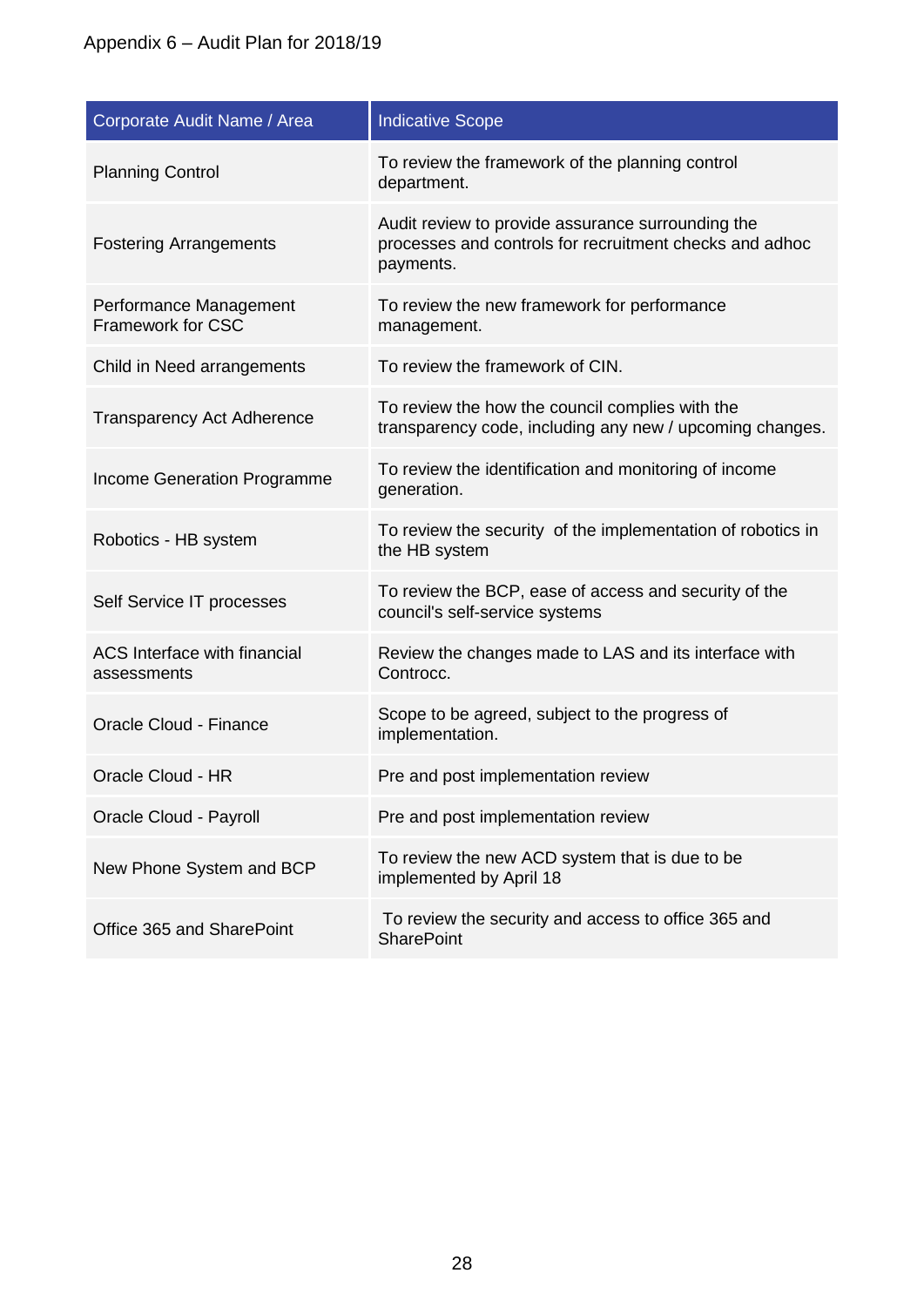| School                                          | <b>Scope</b>                       |
|-------------------------------------------------|------------------------------------|
| <b>Abbey Manor College</b>                      | <b>Standard Schools' Programme</b> |
| <b>Adamsrill Primary</b>                        | <b>Standard Schools' Programme</b> |
| Addey and Stanhope Secondary                    | <b>Standard Schools' Programme</b> |
| <b>Ashmead Primary</b>                          | <b>Standard Schools' Programme</b> |
| <b>Athelney Primary</b>                         | <b>Standard Schools' Programme</b> |
| <b>Bonus Pastor Catholic College</b>            | <b>Standard Schools' Programme</b> |
| <b>Chelwood Nursery</b>                         | <b>Standard Schools' Programme</b> |
| Conisborough College - (Colfe's Asocated School | <b>Standard Schools' Programme</b> |
| <b>Deptford Green Secondary</b>                 | <b>Standard Schools' Programme</b> |
| <b>Edmund Waller Primary</b>                    | <b>Standard Schools' Programme</b> |
| <b>Fairlawn Primary</b>                         | <b>Standard Schools' Programme</b> |
| <b>Forest Hill Secondary</b>                    | <b>Standard Schools' Programme</b> |
| <b>Forster Park Primary</b>                     | <b>Standard Schools' Programme</b> |
| <b>Holbeach Primary</b>                         | <b>Standard Schools' Programme</b> |
| <b>Kender Primary</b>                           | <b>Standard Schools' Programme</b> |
| <b>Kilmorie Primary</b>                         | <b>Standard Schools' Programme</b> |
| <b>Launcelot Primary</b>                        | <b>Standard Schools' Programme</b> |
| Prendergast Hilly Fields College (Secondary)    | <b>Standard Schools' Programme</b> |
| Prendergast Ladywell Fields College (Secondary) | <b>Standard Schools' Programme</b> |
| Prendergast Vale College (Secondary)            | <b>Standard Schools' Programme</b> |
| Sedgehill Secondary                             | <b>Standard Schools' Programme</b> |
| St Margarets' Lee CE                            | <b>Standard Schools' Programme</b> |
| St Mary Magdalen's Catholic                     | <b>Standard Schools' Programme</b> |
| St Michael's CE Primary                         | <b>Standard Schools' Programme</b> |
| <b>Sydenham Secondary</b>                       | <b>Standard Schools' Programme</b> |